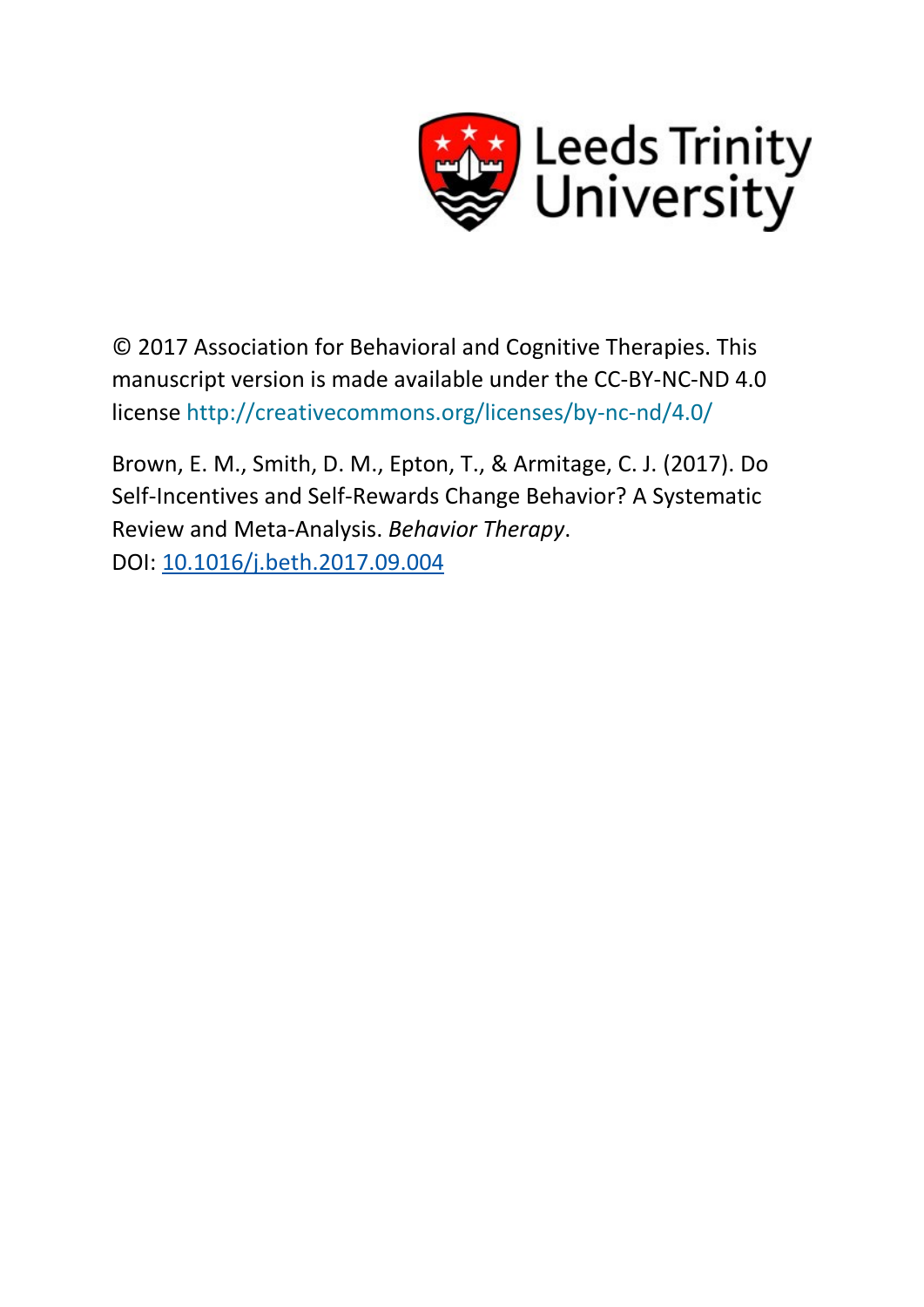# BEHAVIOR?

# **Do Self-Incentives Change Behavior? A Systematic Review and Meta-Analysis**

Authors

Emma M. Brown<sup>1</sup>; Debbie M. Smith<sup>2</sup>; Tracy Epton<sup>3</sup>; Christopher J. Armitage<sup>3</sup>

# Affiliations

<sup>1</sup> School of Health Sciences, Faculty of Medical and Health Sciences, University of East Anglia, Norwich, UK. 2 School of Social and Health Sciences, Leeds Trinity University, Leeds, UK. 3 Manchester Centre for Health Psychology, Division of Psychology and Mental Health, School of Health Sciences, Faculty of Biology, Medicine, and Health, University of Manchester, Manchester Academic Health Science Centre, Manchester, UK.

### Corresponding Author

Professor Christopher J. Armitage, Manchester Centre for Health Psychology, Division of Psychology and Mental Health, School of Health Sciences, Faculty of Biology, Medicine, and Health, University of Manchester, Manchester Academic Health Science Centre, Manchester, UK.

# Date of resubmission: 17/08/2017

Funding: This research did not receive any specific grant from funding agencies in the public, commercial, or not-for-profit sectors.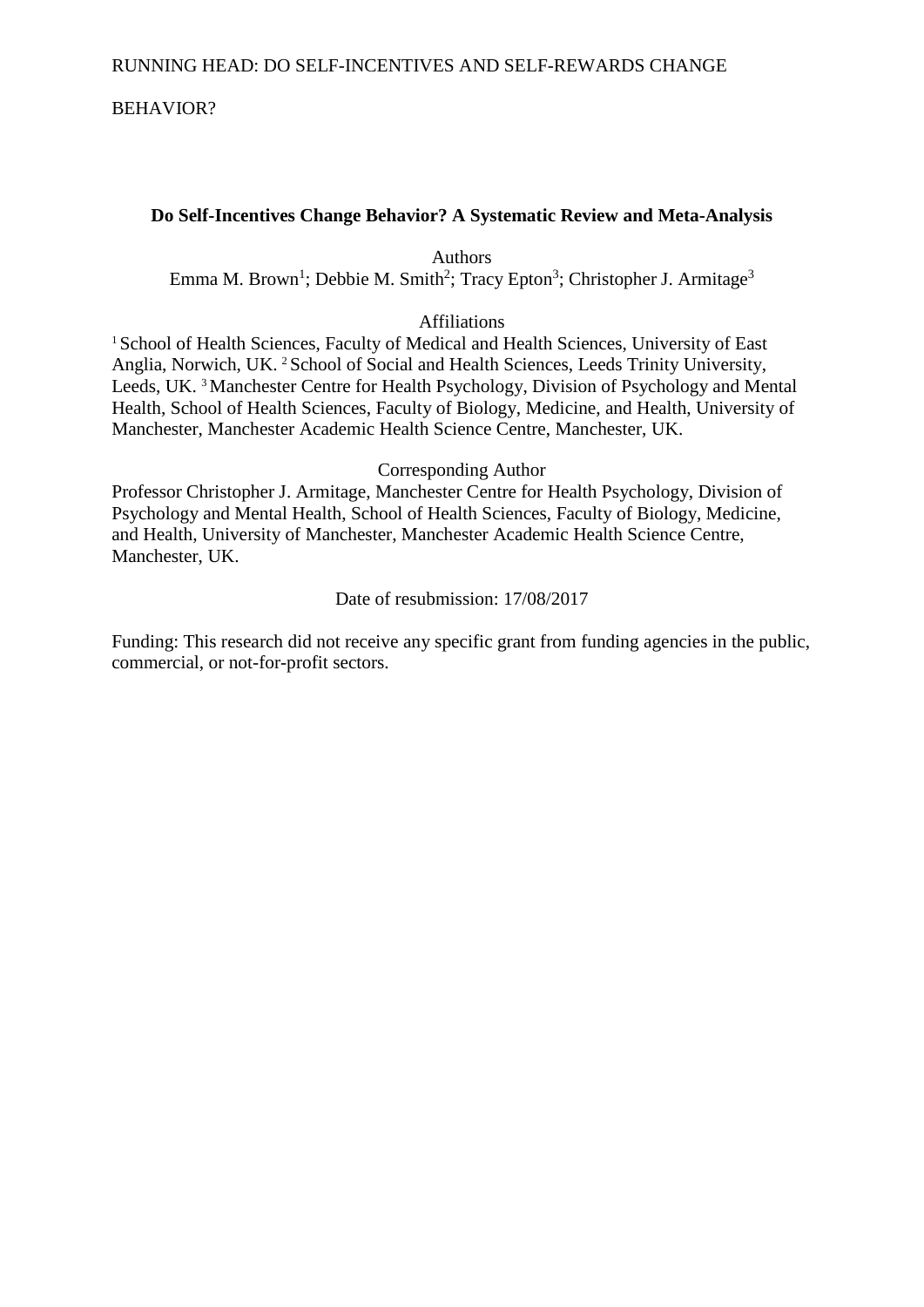#### **Abstract**

Encouraging people to self-incentivize (i.e., to reward themselves in the future if they are successful in changing their behavior) or self-reward (i.e., prompt people to reward themselves once they have successfully changed their behavior) are techniques that are frequently embedded within complex behavior change interventions. However, it is not clear whether self-incentives or self-rewards *per se* are effective at bringing about behavior change. Nine databases were searched alongside manual searching of systematic reviews and online research registers. One thousand four hundred papers were retrieved, spanning a range of behaviors, though the majority of included papers were in the domain of "health psychology". Ten studies matched the inclusion criteria for self-incentive but no studies were retrieved for self-reward. The present systematic review and meta-analysis is therefore the first to evaluate the unique effect of self-incentives on behavior change. Effect sizes were retrieved from seven of the ten studies. Analysis of the seven studies produced a very small pooled effect size for self-incentives (*k*=7; *N*=1,161), which was statistically significant, *d+*=0.17, *CI*=0.06 to 0.29. The weak effect size and dearth of studies raises the question of why self-incentivizing is such a widely employed component of behavior change interventions. The present research opens up a new field of inquiry to establish: (a) whether or not self-incentivizing and self-rewarding are effective behavior change techniques, (b) if self-incentives and self-rewards need to be deployed alongside other behavior change techniques, and (c) when and for whom self-incentives and self-rewards could support effective behavior change.

*Keywords:* self-incentive, self-reward, isolation, behavior change, intervention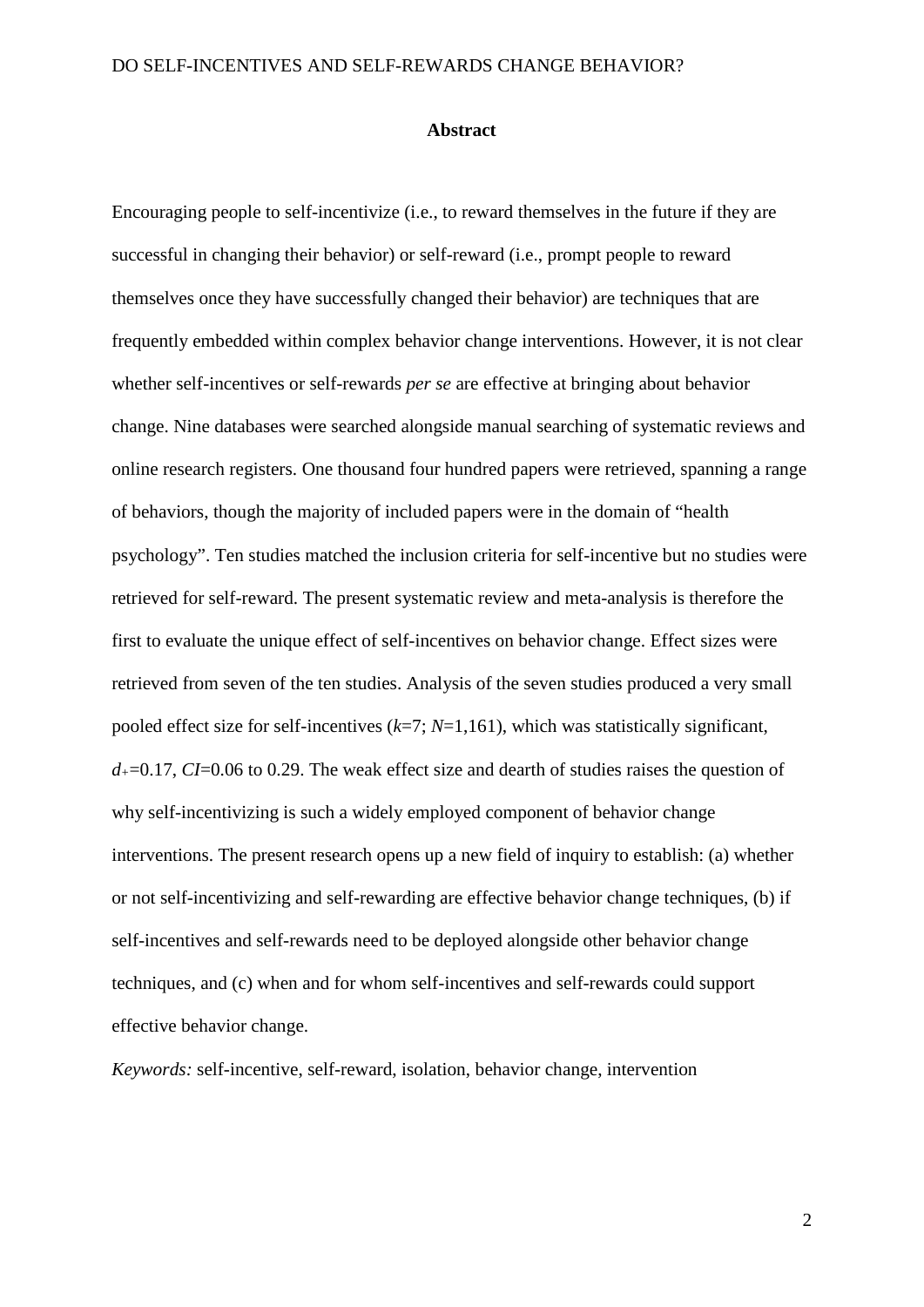Research on learning theory shows that incentivizing or rewarding progress towards a particular goal is likely to lead to desirable behavior change, particularly when the individual has prior knowledge that this incentive will be administered (Skinner, 1953). Positive reinforcement in the form of externally administered incentives (e.g., money, vouchers, social recognition; coded as 10.8 "incentive" in the Behavior Change Technique Taxonomy v1 [BCTT v1], Michie et al., 2013) has shown promise in changing health related behavior (Giles et al., 2014; Mantzari, Vogt, Shemilt, Wei, Higgins, & Marteau, 2015). However, the use of externally administered incentives has been associated with two main limitations, specifically: (a) the logistical difficulties associated with externally administered incentives (i.e., agreement and acceptability of these incentives to participants and the general public; Hoddinott et al., 2014); and (b) the possibility that externally administered incentives might undermine intrinsic motivation (once the incentive is removed, the likelihood of long-term behavior change is decreased and relapse may be imminent; Deci & Ryan, 1985; Gneezy, Meier, & Rey-Biel, 2011). The present research provides the first systematic review and meta-analysis to assess whether self-administered incentives ("self-incentives", BCTT v1 10.7) and self-administered rewards ("self-rewards", BCTT v1 10.9) are a viable alternative to rewards and incentives that are administered externally.

Self-incentivizing involves encouraging people to plan to incentivize themselves contingent on a pre-specified goal, whereas self-rewarding involves prompting people to reward themselves after they have achieved an important goal. Both self-incentive and selfreward overcome some of the limitations of externally administered incentives because key features of the incentive or reward (e.g., magnitude, schedule, type) are under the control of the individual. Thus, self-incentives and self-rewards are: (a) likely to be more acceptable than externally administered incentives, (b) less likely to undermine intrinsic motivation (e.g.,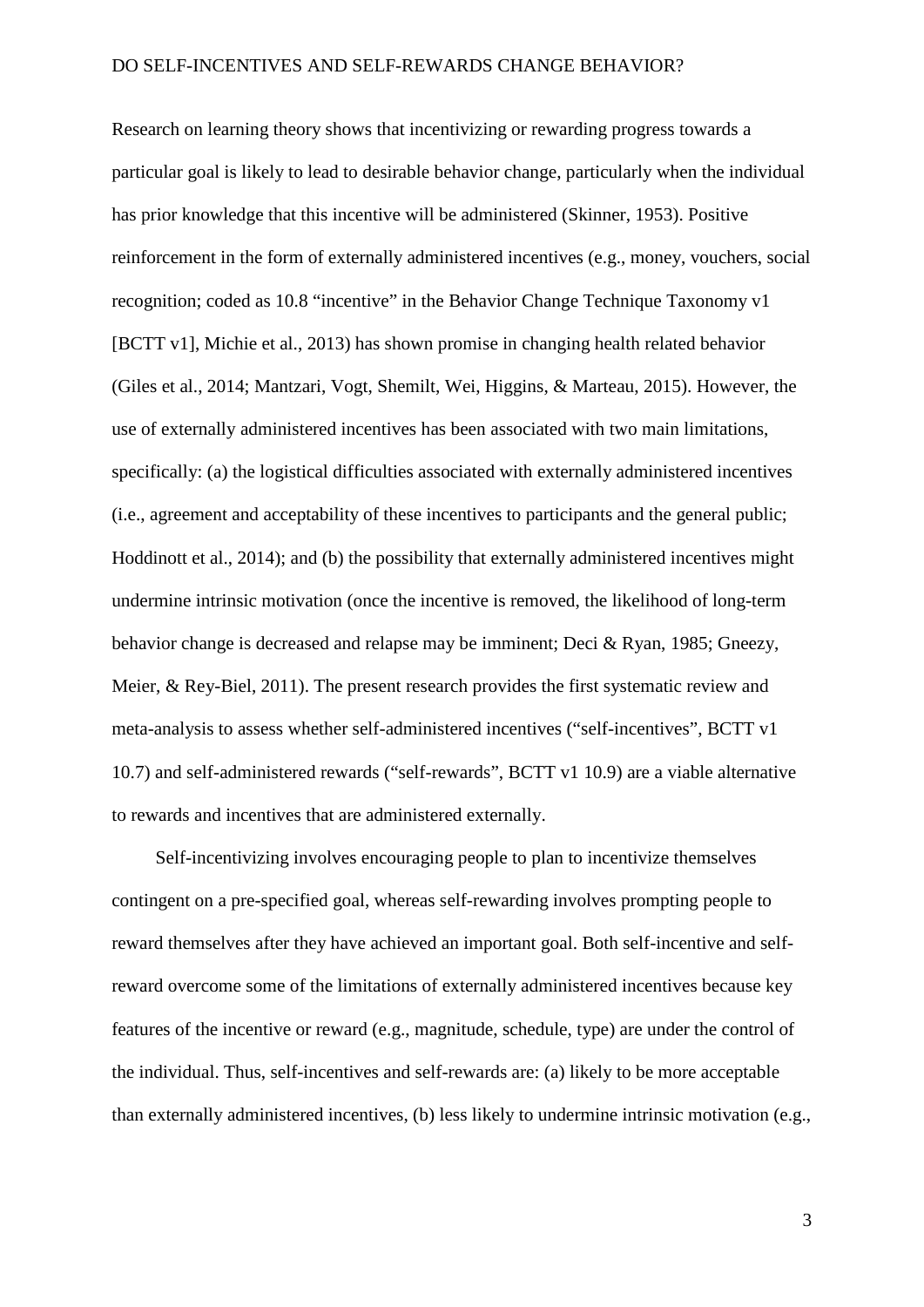Deci & Ryan, 1985), and (c) more likely to lead to desirable behavior change than externally administered incentives (Skinner, 1953).

The positive features of self-incentives and self-rewards (e.g., likely to be more acceptable) has influenced the frequent deployment of these behavior change techniques alongside several others within complex behavior change interventions across a range of behaviors including: Smoking cessation (Belles & Bradlyn, 1987), weight loss (Sciamanna et al., 2011), and self-management of pain, sleep quality and daily living activities related to juvenile fibromyalgia (Degotardi et al., 2006). Reference to, and promotion of, selfincentivizing and self-rewarding as effective behavior change techniques is common in guidance administered to practitioners charged with helping people to lose weight (Irish Nutrition and Dietetic Institution, 2013), quit smoking (Michie & Abraham, 2004) and in health behavior change more broadly (Michie et al., 2008).

The behavior change technique taxonomy v1 (BCTT v1, Michie et al., 2013) makes explicit a distinction between "self-incentives" and "self-rewards". According to the BCTT v1 (Michie et al., 2013) a "self-incentive" is defined as a "plan to reward self in future if and only if there has been effort and/or progress in performing the behaviour" (BCTT v1 10.7) whereas a "self-reward" is defined as to "prompt self-praise or self-reward if and only if there has been effort and/or progress in performing the behaviour" (BCTT v1 10.9). Thus, selfincentives are plans to reward one's self in the future if one is successful in changing one's behavior whereas self-rewards are prompts to reward oneself after having successfully changed one's behavior. However, historically, the terms "self-incentive" and "self-reward" have been used interchangeably. For example, a systematic review investigating the effectiveness of tailored programs to increase physical activity found that all 18 qualifying studies incorporated self-rewards alongside other behavior change techniques such as goal setting (BCTT v1 1.1) and building social support (BCTT v1 3.1) (Kahn et al., 2002).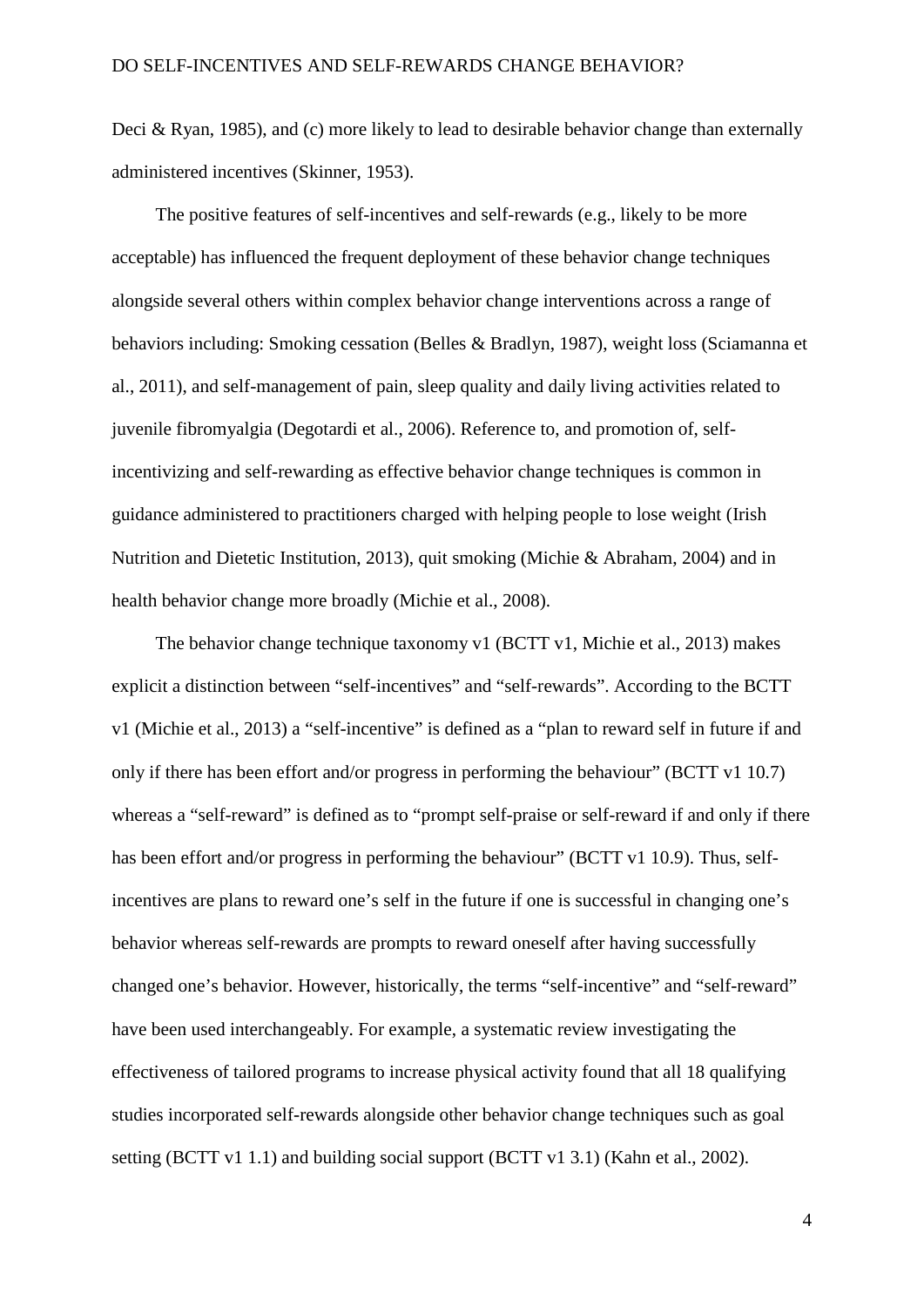However, what had been defined as self-rewards in this review, would better fit the BCTT v1 (Michie et al., 2013) definition of a self-incentive (BCTT v1 10.7).

Despite the popularity of self-incentivizing or self-rewarding as a feature of behavior change interventions, their use may be described as more "evidence-inspired" than "evidence-based" because very little is known about the unique effects of self-incentives or self-rewards on behavior change (Michie & Abraham, 2004). This is because self-incentives and/or self-rewards are typically deployed alongside several other behavior change techniques and contrasted with "treatment as usual" comparator conditions. Thus, it is not yet clear to what extent successful behavior change can be attributed to self-incentivizing or selfrewarding *per se*, which is important because self-incentivizing or self-rewarding may exert null or even negative effects and are therefore worthy of examination in their own right.

We therefore decided to undertake the first systematic review of the literature to evaluate the effectiveness of self-incentivizing and self-rewarding (independently) on behavior change. This systematic review has two key objectives, which are to calculate the effect size associated with the effects of self-incentivizing and self-rewarding (independently) and to try to understand when and for whom self-incentives or self-rewards might change behavior.

### **Method**

This systematic review was conducted in accordance to guidelines provided by the Preferred Reporting Items for Systematic Reviews and Meta-Analyzes (PRISMA) statement (Moher, Liberati, Tetzlaff & Altman, 2009).

### **Eligibility Criteria**

Both published and unpublished randomized controlled trials were eligible for inclusion if they fulfilled the following criteria: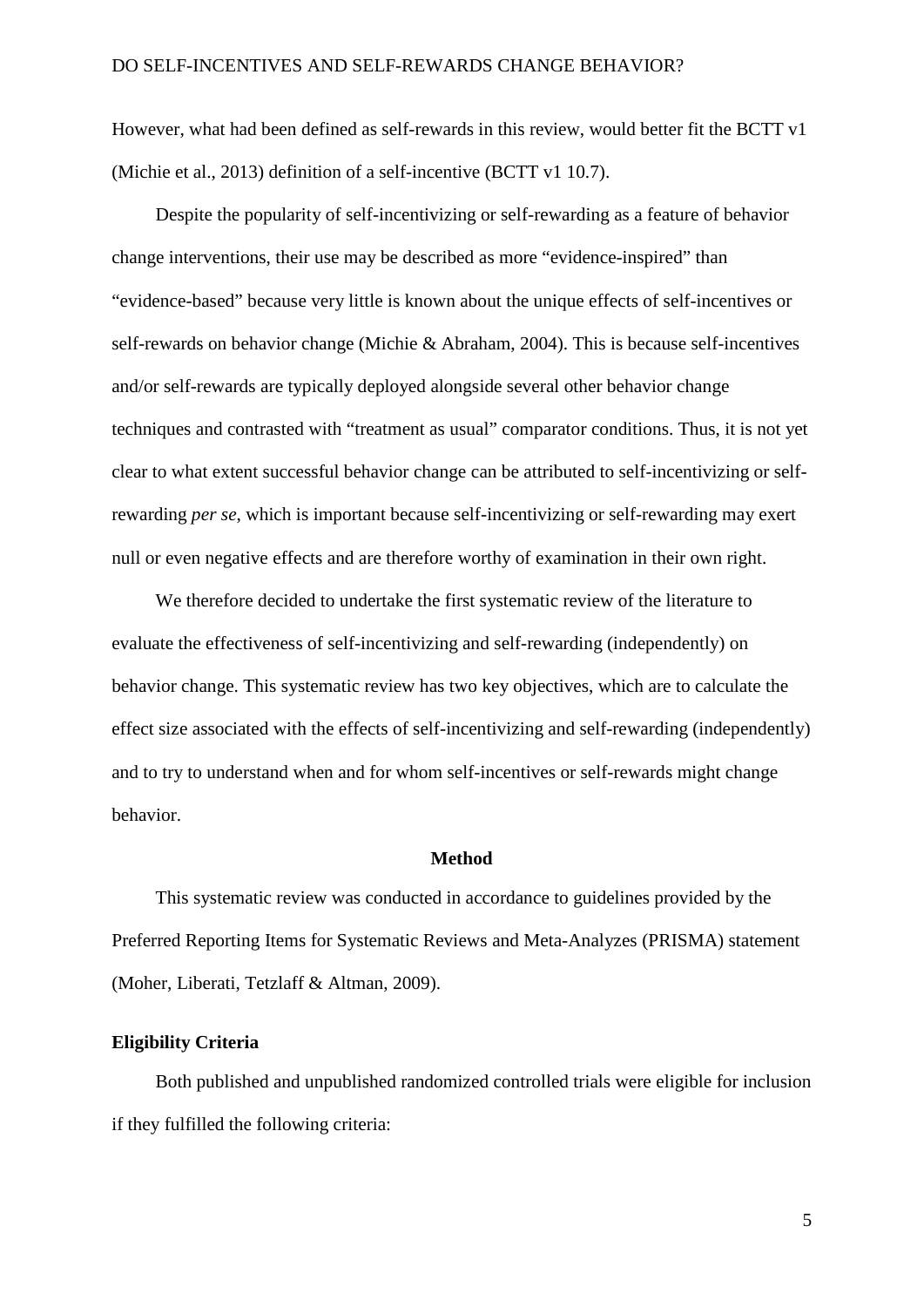- 1. Consisted of human participant populations with no limitations for age, medical conditions or language the manuscript was published in.
- 2. The self-incentivizing or self-rewarding condition could be compared to an alternative intervention (e.g., self-monitoring, BCTT v1 2.3), if self-monitoring was also used in the intervening condition), usual care, or no other intervention.
- 3. Self-incentives or self-rewards were utilized in isolation of additional behavior change techniques, or could be controlled as the only difference between the intervention and comparator conditions<sup>1</sup>.
- 4. The self-incentive or self-reward and kinds of incentives or rewards (e.g., material incentive, BCTT v1 10.1) chosen are contained only within the intervention condition and are not found in the comparator condition.
- 5. The outcome measure was behavior with no limitations in terms of the target behavior.
- 6. Behavior was assessed using self-report and/or objective measures at least one point in time following (including immediately following) the intervention/comparator.

# **Data Sources and Search Strategy**

Electronic databases were searched without date limits up to the date of the search (December, 2015). These included: The Allied and Complementary Medicine Database (AMED), Applied Social Sciences Index and Abstracts (ASSIA), Cumulative Index to Nursing and Allied Health Literature plus (CINAHL), Cochrane Central Register of Controlled Trials (CENTRAL), Embase, Health and Psychosocial Instruments (HaPI), MEDLINE, PsycINFO, Science Citation Index Expanded (SCI-EXPANDED), and Social Sciences Citation Index (SSCI). Several databases were searched due to a dearth of studies matching the inclusion criteria.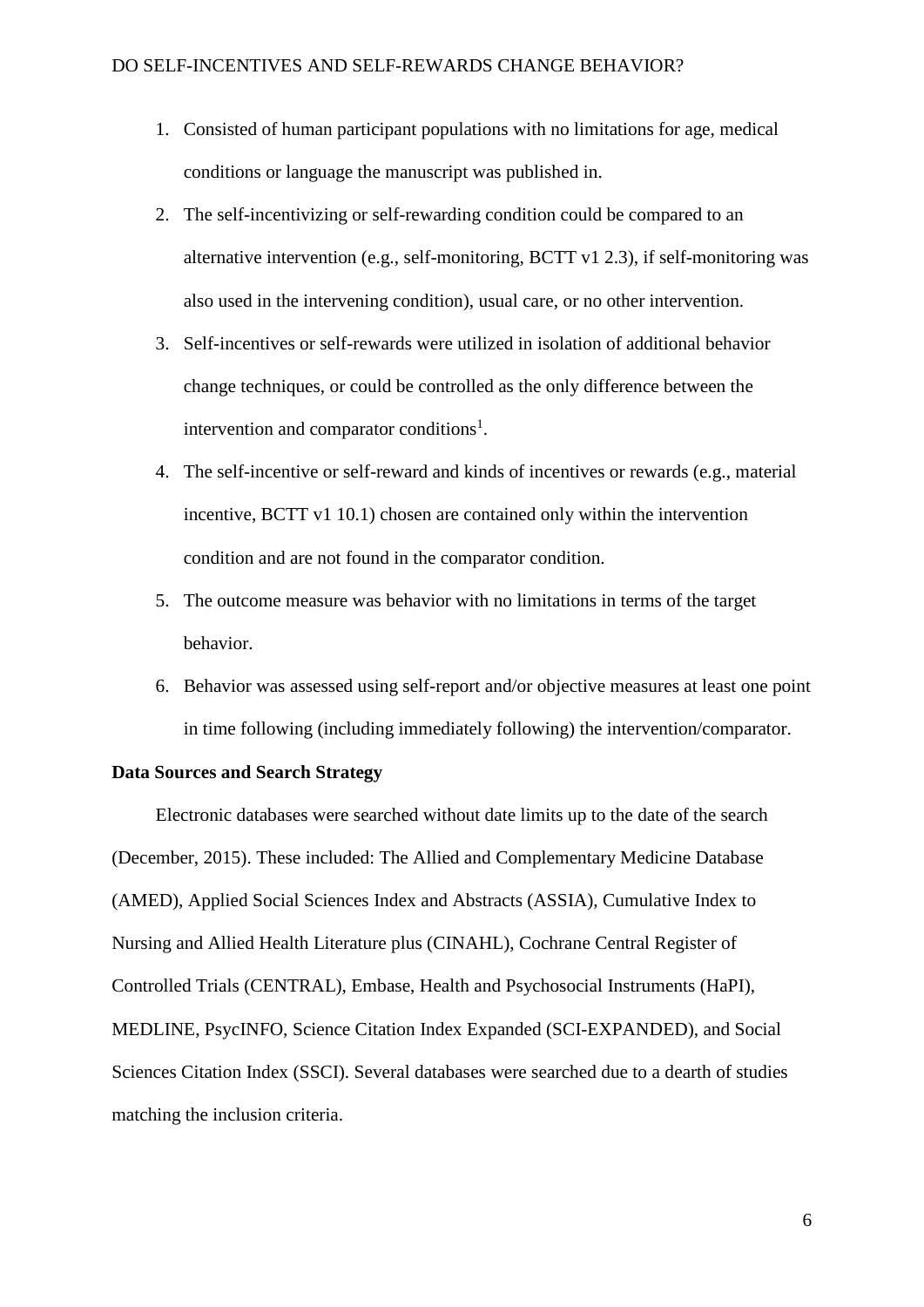The search strategy utilized relevant search terms for an incentivizing or rewarding aspect (e.g., self-treat, self-incentive, self-reward [BCTT v1 10.9]; see supplementary material S2-S5 for the search strategies used). Manual searching of relevant systematic reviews, online research registers (clinicaltrials.gov, ISRCTN), and general web searching was undertaken to identify further studies that matched the inclusion criteria. The reference lists and citation searches of all the included studies were also screened for additional relevant studies.

### **Study Selection and Data Extraction**

After the removal of duplicates, one researcher (EMB) independently screened the titles and abstracts of all retrieved papers to exclude those that were irrelevant to the eligibility criteria. Full texts of the remaining papers were obtained and independently screened by one researcher (EMB) to identify those that met the inclusion criteria (see supplementary material S7 for a list of excluded papers with reasons). Additional researchers (TE & DMS) independently screened 10% of the titles and abstracts, achieving very good agreement (Cohen's Kappa >0.8; Peat, 2001) and 10% of the full texts, resulting in moderate agreement (Cohen's Kappa = 0.5). This lower Cohen's Kappa value at full-text stage is representative of the low number of studies screened at this stage (26 studies) with only one disagreement. Any disagreements at title, abstract, and full-text stage were resolved through discussion, and a third reviewer was not required.

Data were extracted from all included studies by one researcher (EMB) using a data extraction sheet created for this purpose. Additional researchers (TE & DMS) also extracted data from all included studies for accuracy, resulting in above moderate agreement (Cohen's Kappa = 0.7) with any disagreements that arose being resolved through discussion. Information extracted from the included studies consisted of: Sample characteristics, study design, interventions used, all outcomes, and results. Data were also extracted if available to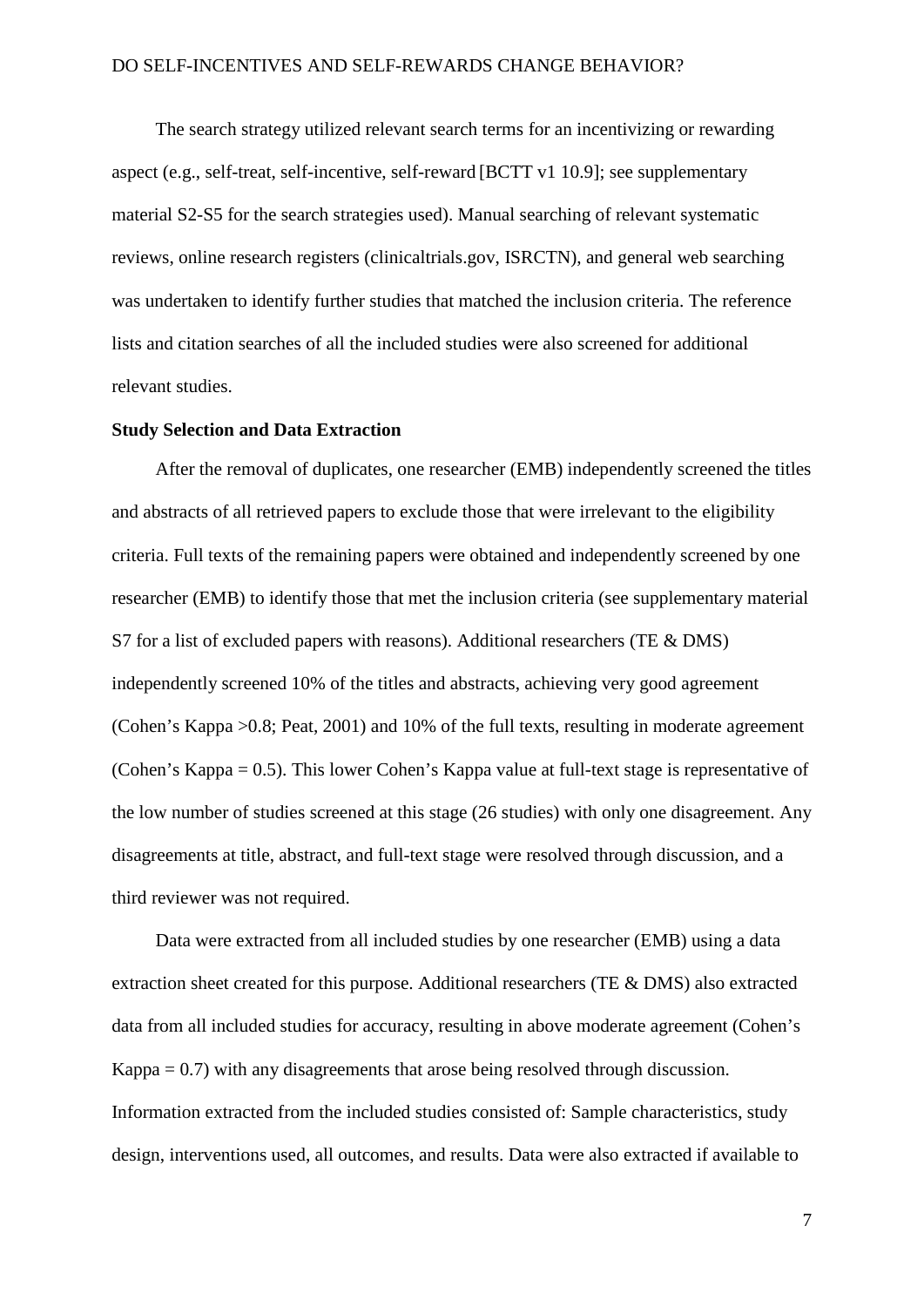address questions about the effectiveness of self-incentivizing or self-rewarding in relation to compliance, administration, and duration.

The nature of self-incentivizing and self-rewarding was coded using Adams, Giles, McColl, and Sniehotta's (2014) framework for describing financial incentive interventions. They consisted of: (1) how frequently the instances of behavior were rewarded/incentivized, (2) how immediately the reward/incentive was received, and (3) if the reward/incentive was the same throughout or if this varied (e.g., increased in value as the behavior was maintained).

### **Risk of Bias**

Risk of bias was rated for all included studies by one researcher (EMB) following criteria recommended by the Centre for Reviews and Dissemination, (2009) (see supplementary material S8). A second researcher (TE) rated all of the included studies to check for agreement, which resulted in moderate agreement (Cohen's Kappa = 0.6). Any disagreements at this stage were resolved through discussion.

#### **Data Synthesis**

The included studies were grouped together in order of relevant psychological field (based on the divisions of the American Psychological Association) in a tabular form for narrative synthesis (see supplementary material S7). If studies reported more than one relevant comparison condition, then the comparison based on no intervention was favored, with the other comparisons being excluded as irrelevant. For example, the included paper by Castro and Rachlin (1980) had four possible conditions, which included: (1) self-incentive (BCTT v1 10.7), (2) self-monitoring (BCTT v1 2.3), (3) self-punishment, and (4) control, in which the self-incentivizing and the control conditions were analyzed for the present review.

If it was not possible to compare the intervention condition with a no intervention control, then a comparison condition such as the utilization of another behavior change technique was included. For example, the paper by Chapman and Jeffrey (1978) had three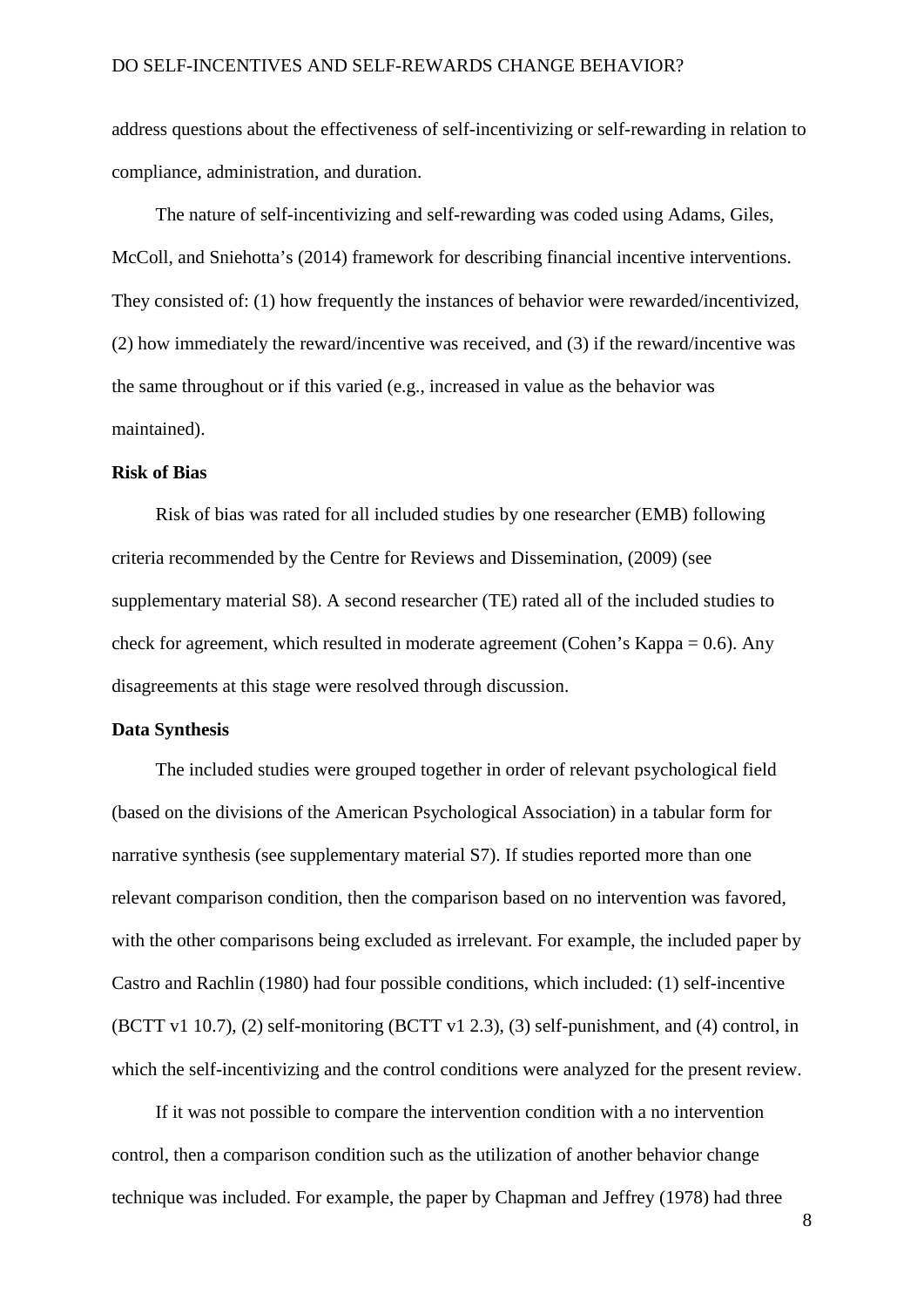possible conditions, which included: (1) self-monitoring (BCTT v1 2.3), (2) self-monitoring plus goal setting (BCTT v1 2.3 plus 1.1), and (3) self-monitoring plus goal setting plus selfincentive (BCTT v1 2.3 plus 1.1 plus 10.7). In this instance, conditions two (self-monitoring plus goal setting), and three (self-monitoring plus goal setting plus self-incentive) were analyzed for the present review, as the only difference between these conditions was the inclusion of a self-incentive. Analysis of Chapman and Jeffrey's (1978) and related studies in this way ensured that the effect size could not be attributed erroneously to a behavior change technique other than self-incentive.

Differences between the delivery (e.g., immediately self-incentivizing/rewarding, selfincentivizing/rewarding weekly) and choosing of the self-incentive or self-reward (e.g., instructed how to self-incentivize/reward) were also included where available. Where multiple follow-up time points were reported, only the post-intervention time point was used to calculate the effect sizes to be pooled within the meta-analysis to allow for the most appropriate representative effects based on the self-incentivizing or self-rewarding interventions. All but two studies did not report an additional follow-up time point once the intervention had ceased, or had used a delayed intervention for the control group at which point the control group was no longer an appropriate comparator.

### **Meta-Analytic Strategy**

The following procedures were implemented to compute the standardized mean difference (i.e., Cohen's *d*, Cohen, 1992) for each study included in this meta-analysis in order to calculate the overall pooled effect size. A bias corrected function (Hedges & Olkin, 1985) was used across all included studies to correct for bias in standardized mean differences, which has been previously suggested for studies that contained samples of fewer than 20 participants (Hedges & Olkin, 1985).

For each study comparison, effect sizes were calculated based on the available data (see supplementary material, S6). The preferred method of effect size calculation was to subtract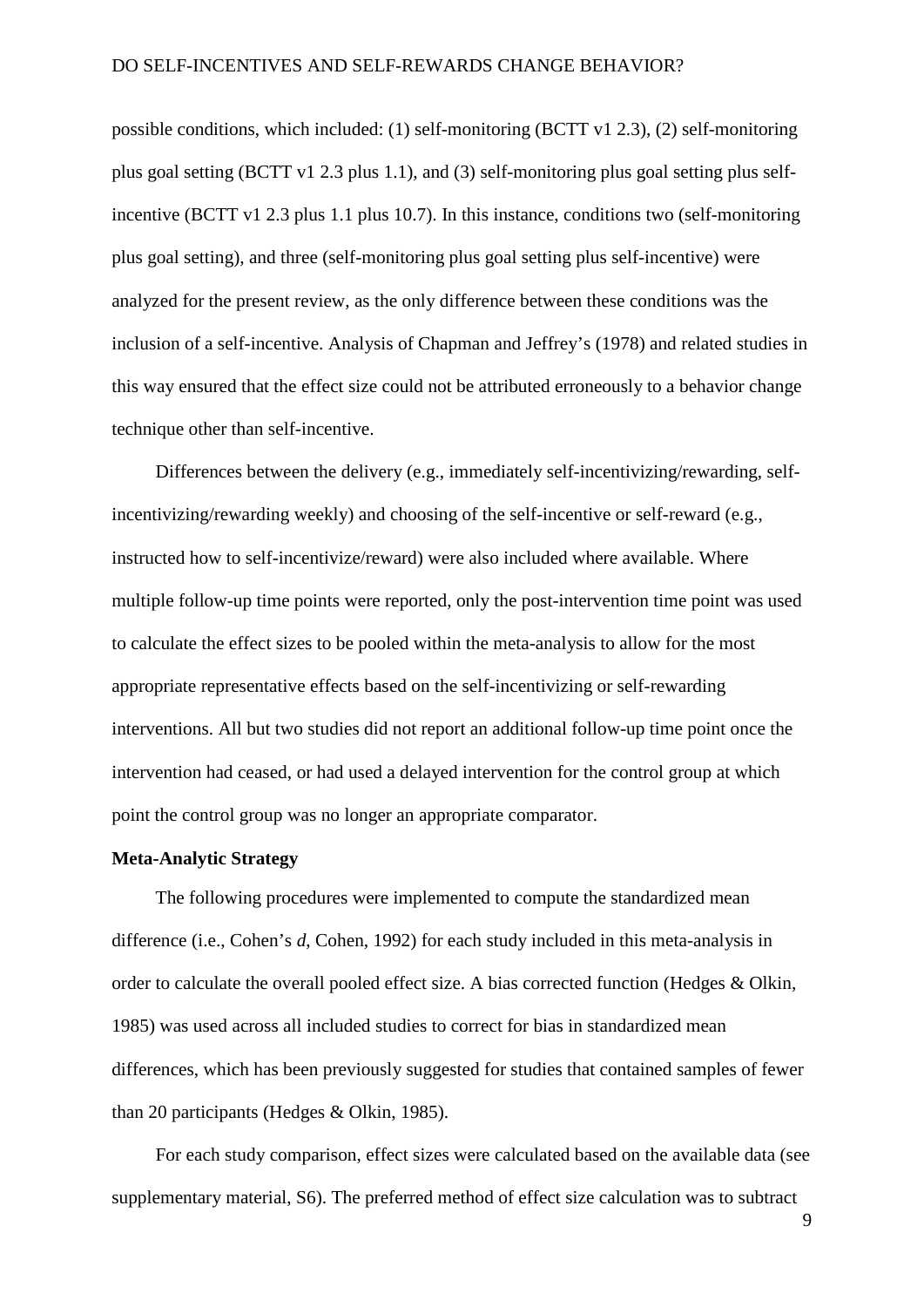the post-test mean from the baseline mean for each intervention and comparator condition, and divide the result by the pooled baseline standard deviations of the two conditions. The statistics required for the preferred method of effect size calculation (namely, baseline and post-test means, standard deviations, and sample sizes for all conditions) were available for three of the ten included studies (Armitage, 2014; French et al., 1994, two separate analyses).

When these data were not available, the second preferred method of effect size calculation was to use tables that compared the frequencies of participants whose behavior did change with those whose behavior did not change for both the intervention and comparator conditions at post-treatment. This method uses the frequencies as outlined above for both the intervention and comparator conditions to calculate an odds ratio. From this, the odds ratio is converted in to Cohen's *d* by multiplying the natural logarithm of the odds ratio by the square root of 3, and dividing this value by the number Pi  $(d = \ln QR \sqrt{3}/\pi$ ; Hasselblad & Hedges, 1995). The statistics required for this method were available in two of the ten included studies (Hailey et al., 1992; Solomon et al., 1998).

The final and least preferred method of effect size calculation used the one-tailed *p* value reported for the intervention and comparator condition alongside the sample size. For this calculation, the *z* value associated with the one-tailed *p* value was found (using a *z*-table provided by Field, 2009). From this, using the method proposed by Rosenthal (1991), the *z* value was divided by the square root of the total number of participants across both the intervention and comparator conditions to calculate Pearson's *r*. Finally, the method proposed by Friedman (1968) of two multiplied by *r*, divided by the square root of the term  $(1 - r^2)$  was used to convert Pearson's *r* in to Cohen's *d* ( $d=2r/\sqrt{1-r^2}$ ). Two of the ten included studies provided only the one-tailed *p* values to calculate the effect size between the intervention and comparator conditions to allow for the investigation of the effectiveness of self-incentivizing in isolation (Castro & Rachlin, 1980; Jackson & Molloy, 1985). The bias corrected function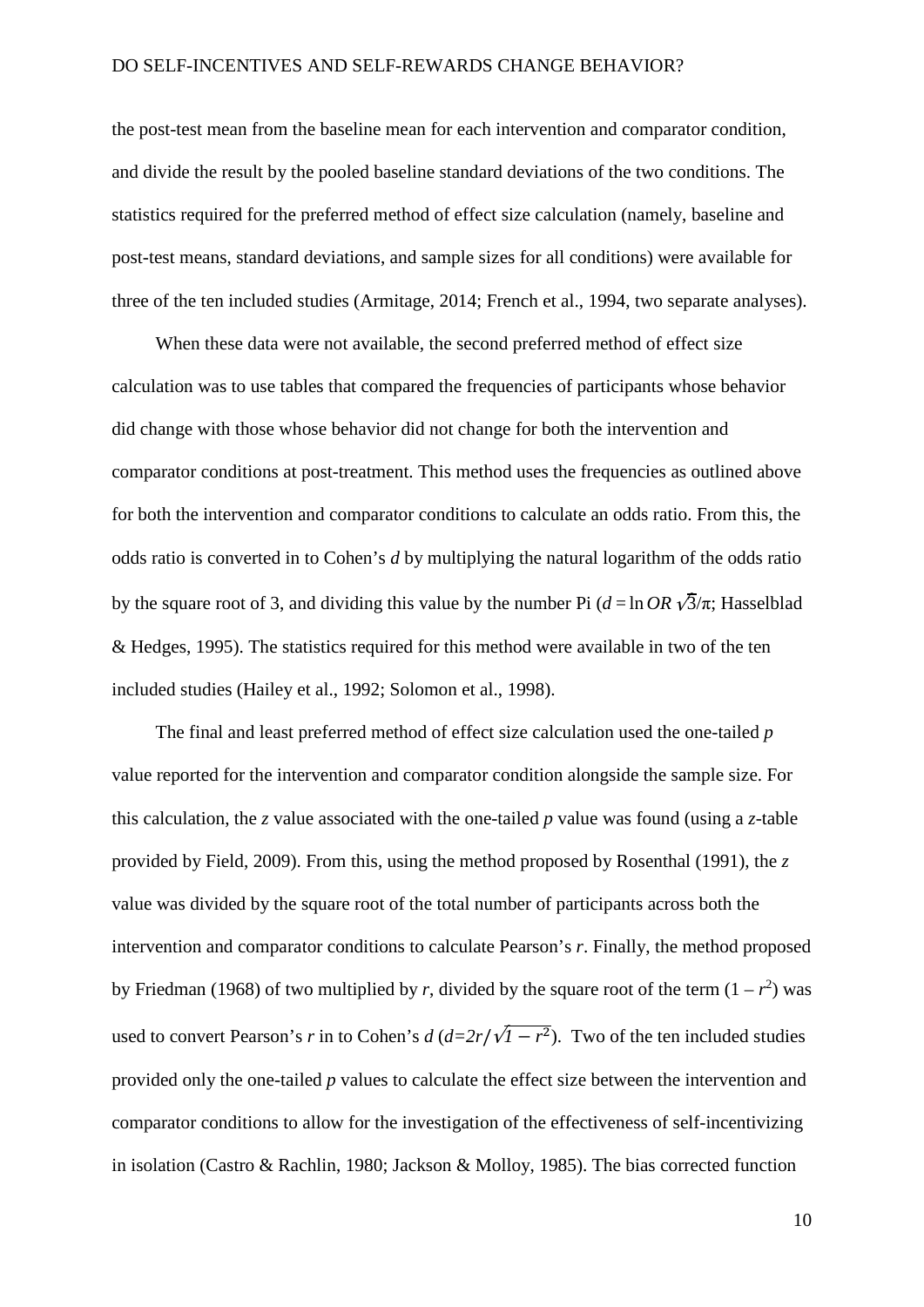(1 - 3/(4(intervention sample size+control sample size-2)-1)) as proposed by Hedges & Olkin, 1985) was used for all of the above calculations to correct for any sample size biases present.

The remaining three studies lacked the reporting of any data (e.g., means, standard deviations, frequencies, *F* values, *t* values, or *p* values) that could be used for the accurate calculation of effect size between the intervention and comparator conditions (Chapman & Jeffrey, 1978; Grady, Goodenow, & Borkin, 1988; Greiner & Karoly, 1976). All authors were contacted and asked to provide access to these additional data, but the data could not be retrieved. Therefore, the remaining three studies were analyzed in the following three ways: (a) omitting these studies, (b) assuming that the effect size was zero, and (c) calculating an effect size assuming that  $p = .5$ .

A random-effects model, weighted by sample size was used to calculate the pooled effect size, confidence intervals, significance of heterogeneity, and extent of heterogeneity for all outcome variables, using the revised metan command in STATA Version 12.1 (Stata, 2011). Random-effects models were conducted due to differences in the included studies (e.g., effect sizes) which were expected to be heterogeneous. Levels of heterogeneity were assessed through the  $I^2$  statistic based on suggestions that an  $I^2$  over 50% equates moderate heterogeneity, and over 75% equates high heterogeneity (Higgins, Thompson, Deeks, & Altman, 2003).

Potential moderators of self-incentivizing or self-rewarding (e.g., type of selfincentives/rewards chosen; schedule of delivery) could not be explored due to the dearth of studies that were eligible for inclusion in the present systematic review.

### **Results**

### **Study Characteristics**

One thousand four hundred papers were retrieved. After the removal of duplicate papers, the titles and abstracts of the remaining 1255 papers were screened: 990 papers were excluded at this stage, as they did not meet the inclusion criteria. Full-texts of the remaining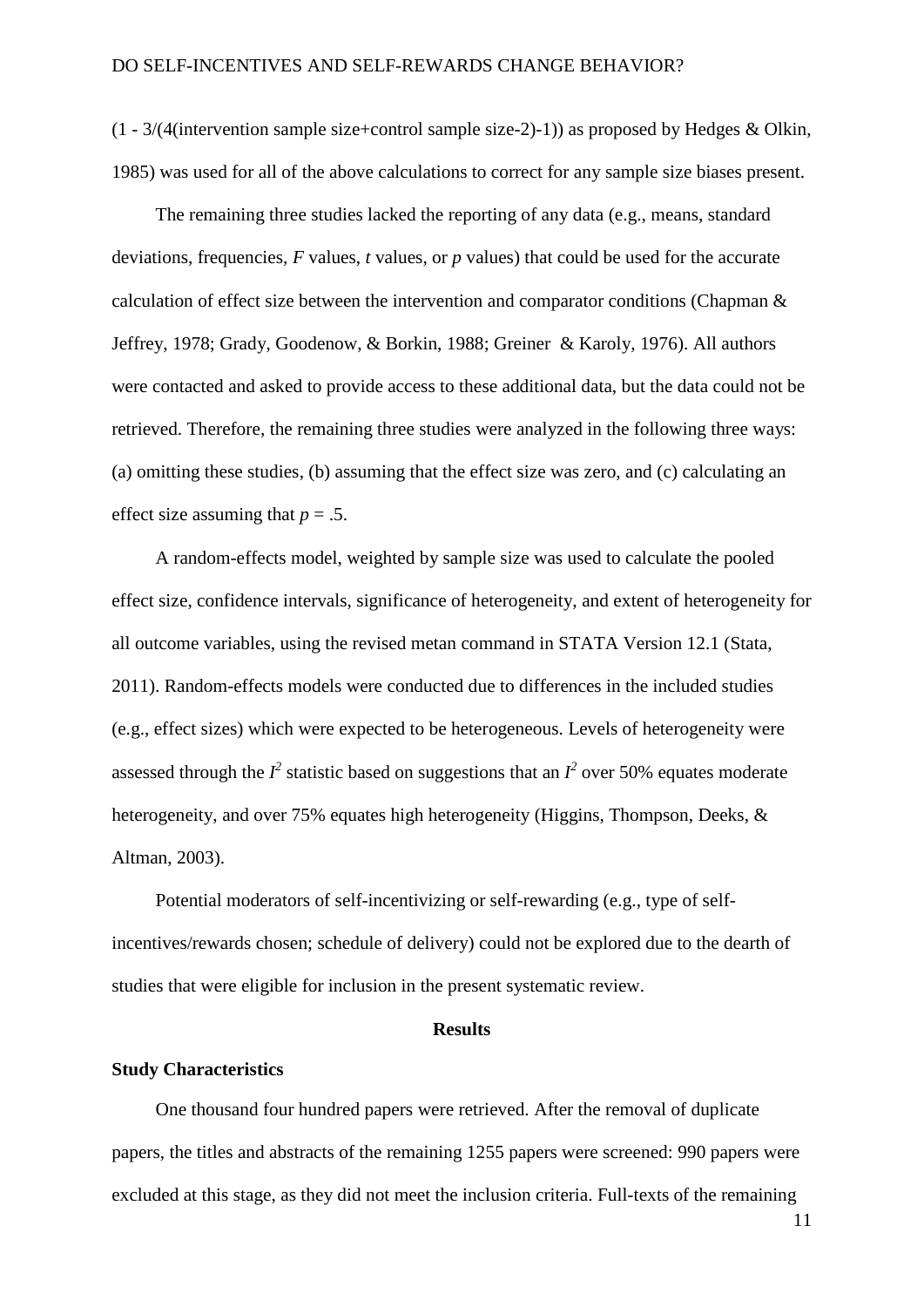265 papers were screened and nine papers that met the inclusion criteria were included in the present review (see Figure 1 for PRISMA flow diagram, including reasons for exclusion). One of the included papers (French et al., 1994) incorporated two self-incentivizing intervention conditions and two comparator conditions with the only difference between the intervention and comparator conditions being self-incentive. Taking these additional conditions in to account within the study, overall ten self-incentivizing comparisons were analyzed.

Although we included both "self-incentive" and "self-reward" as search terms in the present systematic review, none of the interventions described in the retrieved comparisons could be accurately described as "self-reward" (i.e., people are prompted to self-reward after the behavior has already changed) but did meet the definition of a "self-incentive" (i.e., people are asked to plan to reward themselves in future if they are successful in changing their current behavior) according to the BCTT v1 (Michie et al., 2013).

Risk of selection bias was low across all included studies. There was no allocation bias in one study (Armitage, 2014), which reported all randomization procedures and concealed condition allocation. Allocation bias was high for the remaining nine studies. Detection bias ranged from moderate to high across all included studies, due to a lack of information about whether the assessors, and/or those who administered the intervention were blind to condition and also how blinding was assessed. Attrition bias was low for one study (Armitage, 2014), with the remaining studies lacking information about participant withdrawals, and the use of intention to treat analysis.

The sample sizes for four out of the seven studies meta-analyzed within the present systematic review were considered small (ranged between 20-32 participants per condition) and for this reason, the meta-analysis was weighted by sample size. Social desirability bias may also be present for six of the seven studies analyzed because self-report measures were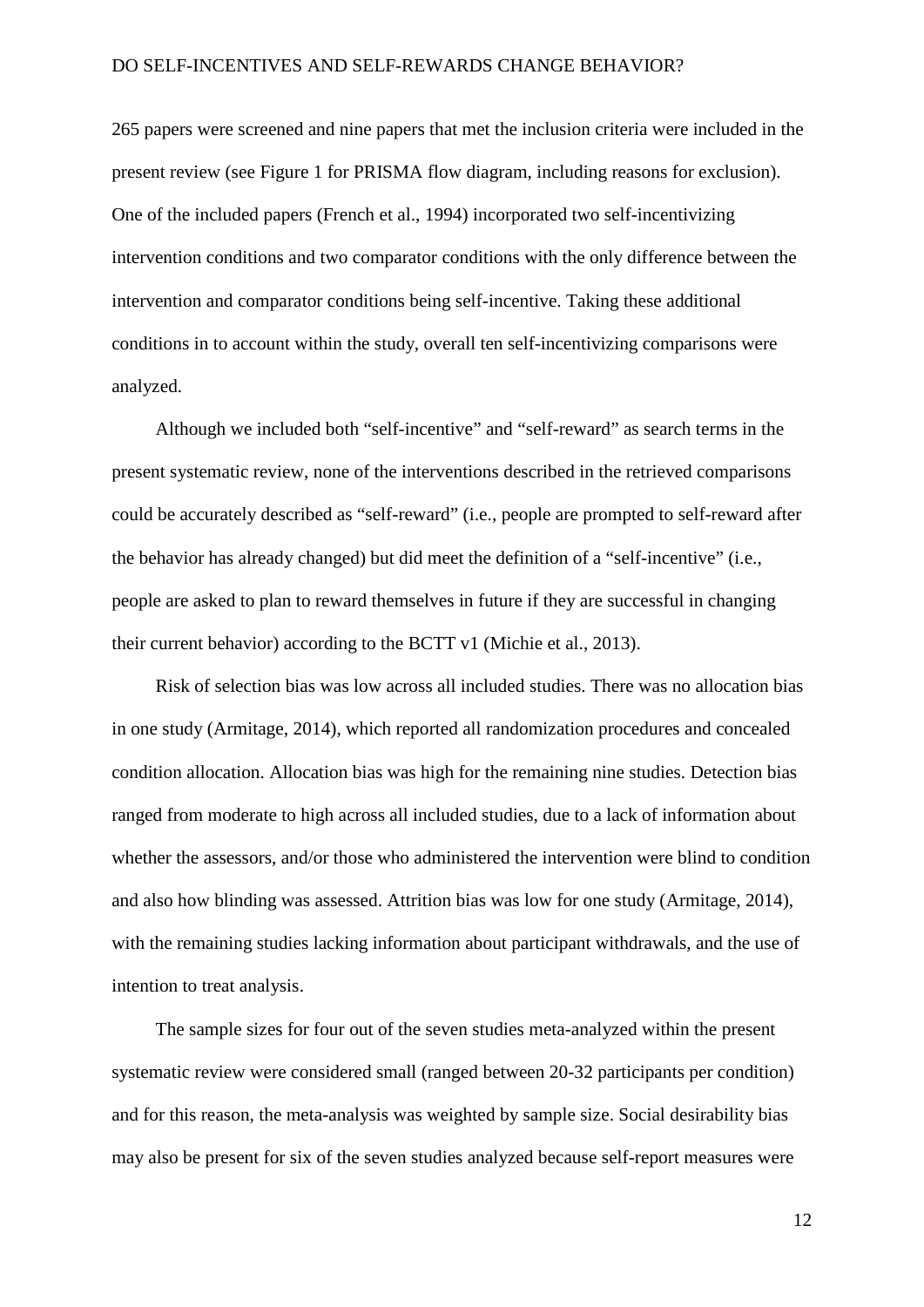used to assess behavior change. Research in behavior change has been heavily reliant on selfreported outcomes (Cascio, Dal Cin & Falk, 2013; Webb & Sheeran, 2006) due to underlying issues of cost-effectiveness, feasibility and ethical considerations of objectively assessed outcomes (Brener, Billy, & Grady, 2005). Whilst subjectively assessed outcomes are not ideal due to the potential to provide inaccurate information, self-reporting of some behaviors (e.g., smoking) has been previously suggested to be highly accurate (Velicer, Prochaska, Rossi & Snow, 1992).

#### **Narrative Synthesis**

Of the ten included studies, three studies focused on breast self-examination (Grady et al., 1998; Hailey et al., 1992; Solomon et al., 1988), two studies focused on weight loss/control (Castro & Rachlin, 1980; Chapman & Jeffrey, 1978), two on physical activity (French et al., 1994, two separate analyses), one on fruit consumption (Armitage, 2014), one on academic performance (Greiner & Karoly, 1976), and one on task performance of arithmetic problems (Jackson & Molloy, 1985). Four studies recorded where participants had been recruited from, with three studies that collected data from the USA (Grady et al, 1998; Hailey et al, 1992; Solomon et al, 1988), and one from Romania (Armitage, 2014). The remaining data were likely collected in the authors' countries of origin, namely, the USA (Castro & Rachlin, 1980; Chapman & Jeffrey, 1978; French et al., 1994, two separate analyses; Greiner & Karoly, 1976), and Australia (Jackson & Molloy, 1985).

If the type of self-incentives chosen by the participants was provided within the included papers, then these were also coded as material (BCTT v1 10.1), social (BCTT v1 10.5), or non-specific (BCTT v1 10.6, Michie et al., 2013). The types of self-incentives that participants planned to implement were unclear in seven of the ten studies because participants were asked to self-generate their own self-incentive. Two studies asked participants to use money as the (material) self-incentive (Castro & Rachlin, 1980; Jackson &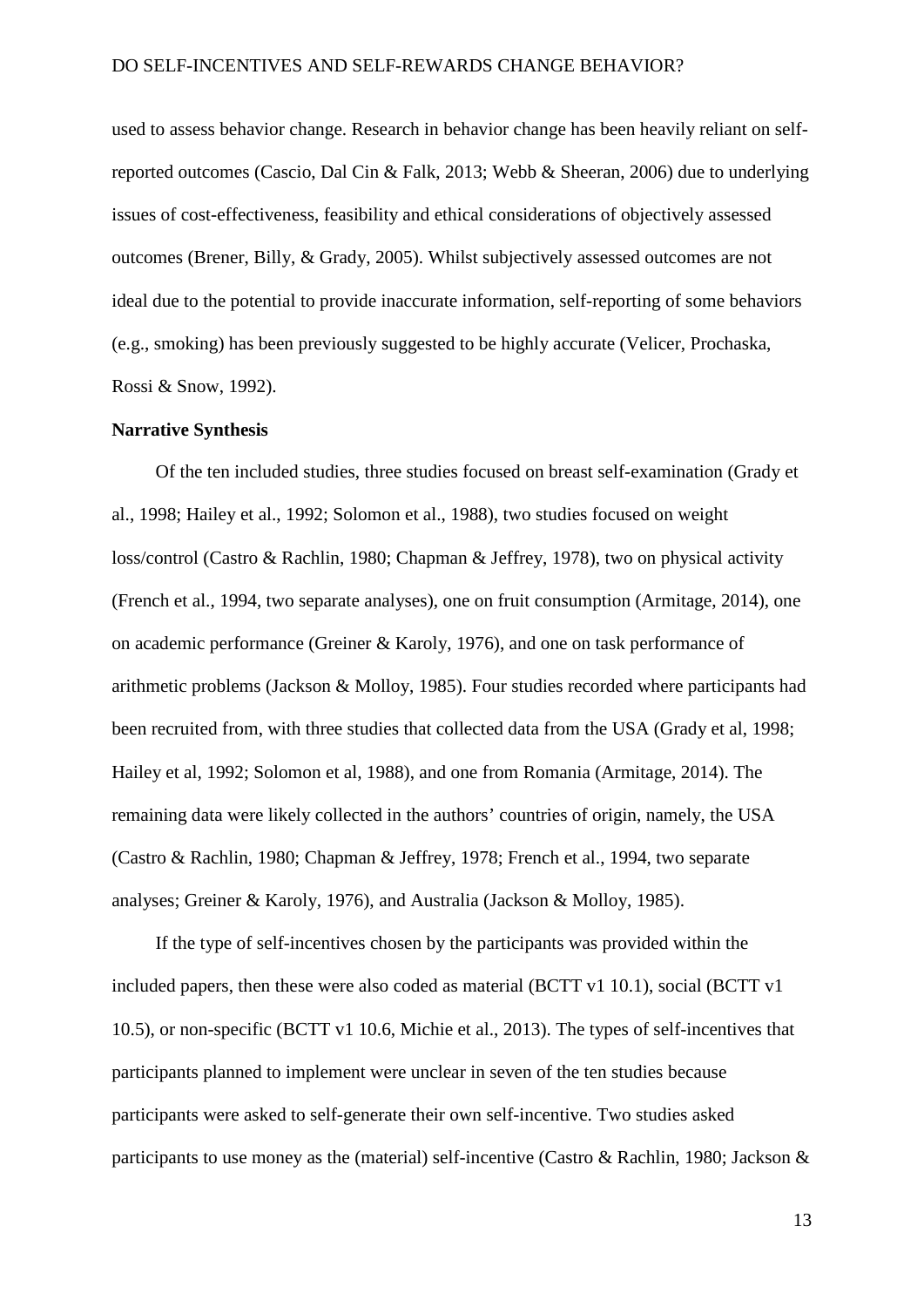Molloy, 1985) and one study (Armitage, 2014) asked participants to self-generate selfincentives that were either material (e.g., shopping) or social (e.g., meeting friends). Authors of the remaining seven studies were contacted in an attempt to provide sufficient data about the type of self-incentive that participants had chosen. However, this information was no longer available due to the prolonged period of time since the data were originally collected.

The schedule of self-incentivizing varied across the ten studies. One study asked participants to self-incentivize immediately after one instance of the target behavior (Jackson & Molloy, 1985), five studies asked participants to plan weekly self-incentives (Armitage, 2014; Castro & Rachlin, 1980; French et al., 1994, two separate analyses; Greiner & Karoly, 1976) contingent on successful changes in behavior. One study asked participants to plan weekly self-incentives for changes in eating behavior and monthly self-incentives for changes in physical activity (Chapman & Jeffrey, 1978). The final three studies asked participants to self-incentivize on a monthly basis (Grady et al., 1988; Hailey et al., 1992; Solomon et al., 1998) immediately after breast self-examination.

The use of self-incentives by participants was not specified in four studies (Castro  $\&$ Rachlin, 1980; Chapman & Jeffrey, 1978; Greiner & Karoly, 1976; Jackson & Molloy, 1985). Three studies mentioned that participants used self-incentives equally across all conditions, although participants within the comparator conditions had not been encouraged to self-incentivize (Armitage, 2014; French et al., 1994, two separate analyses). The remaining three studies recorded participants' use of self-incentives within the intervention conditions at 11% (Solomon et al., 1998), 39% (Hailey et al., 1992), and 51% (Grady et al., 1988) with only one study reporting the spontaneous administration of self-incentivizing in the comparator condition (5%, Solomon et al., 1998). The final and only follow-ups for the majority of the included studies ranged from immediately following a problem-solving task in one study (Jackson & Molloy, 1985) to 12-months post intervention (Solomon et al.,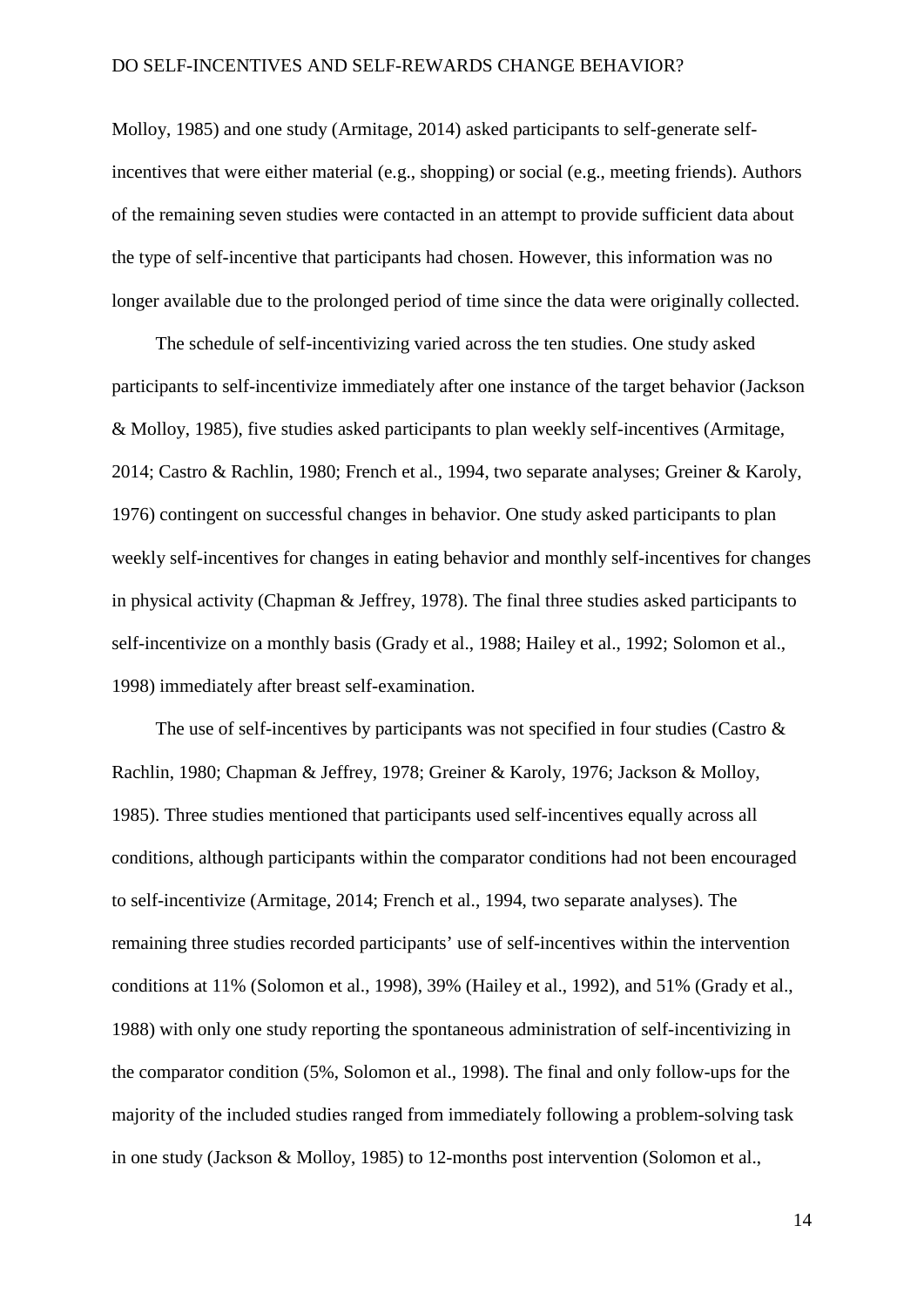1998),  $M = 20$  weeks. Whilst three studies reported a further follow-up after the initial follow-up, only two studies (French et al., 1994, two separate analyses) measured and reported additional further follow-up outcomes of which relevant comparisons could be analyzed. The additional study (Castro & Rachlin, 1980) that reported a further follow-up used a delayed comparator condition that incorporated self-incentives in both the intervention and comparator conditions after the initial follow-up measures had been recorded and thus would no longer contain a relevant comparator to analyse in the present meta-analysis. The lack of additional follow-up measures within the included studies determined the use of only initial follow-up or post-intervention measures to calculate the effect sizes within the present systematic review and meta-analysis.

Of the ten included studies, five studies produced statistically significant results for the self-incentivizing intervention condition compared to a relevant comparator. Those that produced significant results (Armitage, 2014; Castro & Rachlin, 1980; French et al. 1994; Jackson & Molloy) utilized self-incentivizing based interventions across a range of populations (students, general population), target behaviors (increase fruit consumption, weight loss, physical activity, and problem-solving), and alongside additional behavior change techniques (e.g., self-monitoring) utilized within both intervention and comparator conditions.

# **Overall effect of self-incentive**

The pooled effect size for self-incentives (see Table 1 for individual effect sizes), excluding those studies from which effect sizes could not be extracted  $(k = 7)$  and including 1,161 participants overall, suggests that the effect of self-incentivizing is very small (between 0.1 and 0.2, Sawilowski, 2009) and statistically significant ( $d_{+} = 0.17$ ,  $CI = 0.06$  to 0.29,  $I^{2} =$ 0.0%;  $Q = 4.05$ ); see S1 of the supplementary material). The pattern of findings was similar after including three studies from which effect sizes could not be extracted and assumptions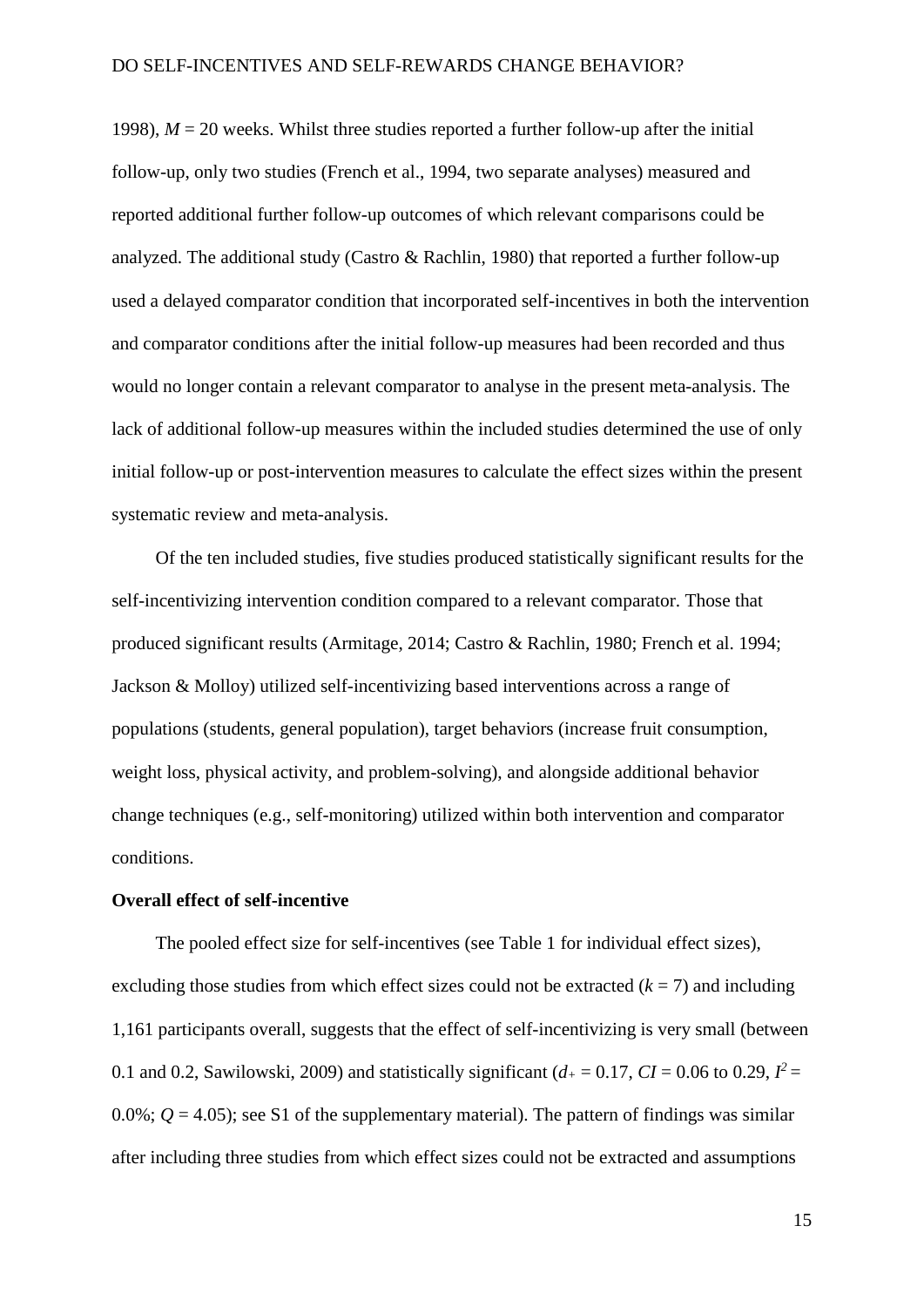of  $d = 0$  ( $k = 10$ ;  $N = 1,286$ ,  $d_{+} = 0.16$ ,  $CI = 0.05$  to 0.27;  $I^2 = 0.0\%$ ;  $Q = 4.74$ ), and  $p = .5$  ( $k =$ 10;  $N = 1,286$ ,  $d_{+} = 0.16$ ,  $CI = 0.05$  to 0.27;  $I^2 = 0.0\%$ ;  $Q = 4.87$ ) were followed. Potential outliers were explored using Tukey's method boxplot 1.5 interquartile range (Hubert & Vandervieren, 2008), which is resilient to extreme values and more appropriate for small datasets. Regardless of the variations in effect sizes across the included studies, no studies emerged as outliers within this analysis.

### **Discussion**

Self-incentives are used frequently within complex behavior change interventions but have rarely been tested without potentially confounding variables. The present research is the first systematic review to evaluate the unique effect of self-incentivizing on behavior change. The principal findings were that: (a) self-incentives produce very small effects on behavior change when used in isolation, (b) people frequently fail to administer self-incentives even when asked to do so, and (c) despite the fact that "self-rewards" are frequently referenced in the literature, it is clear that self-incentives are typically mislabelled as "self-rewards", which illustrates the importance of adopting taxonomies to describe behavior change techniques accurately (Michie et al., 2013). The following discussion considers the theoretical and clinical impact of the present findings.

The overall effect size for self-incentives was positive and statistically significant  $(d_{+} =$ 0.17, *CI* = 0.06 to 0.29) but very small (Sawilowski, 2009). However, in comparison with previous meta-analyses that have assessed the unique effects of behavior change techniques, the number of included studies and size of effect for self-incentivizing was very small. For example, Mento, Steel, and Karren (1987) found a small mean effect size  $(d_+ = 0.42)$ across 49 studies utilizing goal setting (BCTT v1 1.3); Kluger and DeNisi (1996) found a small mean effect size  $(d_+ = 0.41)$  across 131 studies that utilized feedback on behavior (BCTT v1 2.2); Harkin et al. (2015) found a small mean effect size  $(d_+ = 0.40)$  across 138 studies that utilized self-monitoring (BCTT v1 2.3); and Mantzari et al. (2015) found a small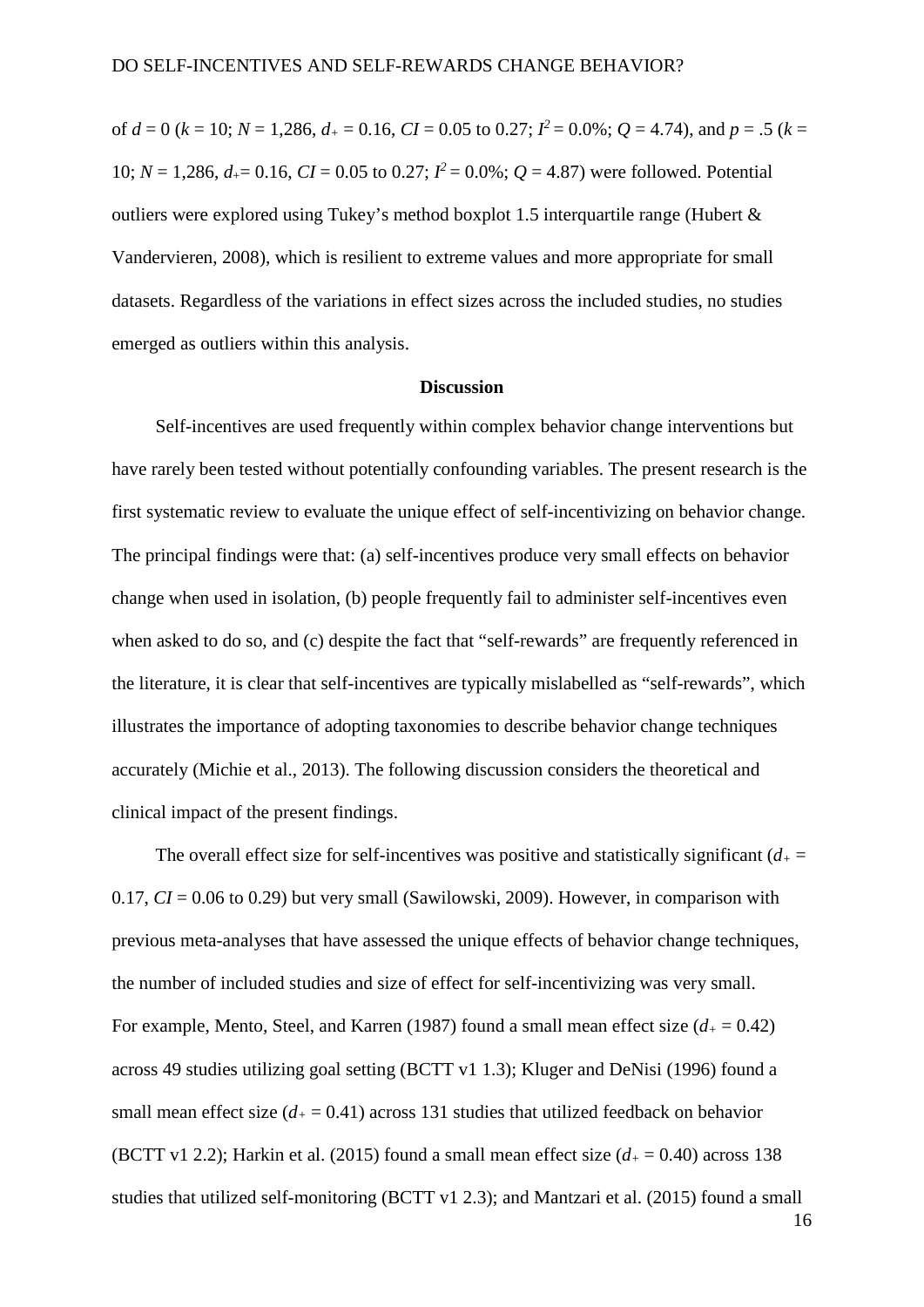mean effect size  $(d = 0.34)$  across 34 studies utilizing externally administered incentives (BCTT v1 10.8) towards changes in habitual health related behaviors. Several alternative behavior change techniques therefore show more promise than self-incentives in terms of designing future complex behavior change interventions, however the lack of available studies and the appropriate measures within those studies (i.e., frequency of selfincentivizing) means that it was not possible to proceed with moderator analyses to evaluate or infer the effectiveness of self-incentives alongside other behavior change techniques.

Nevertheless, with just the seven self-incentivizing studies available to analyze and the popularity of self-incentivizing as a component of behavior change interventions (e.g., Kahn et al., 2002), the question arises as to why the effects of self-incentivizing are so small. It is notable that six of the ten retrieved studies made reference to participants' failure to selfincentivize as a possible implication of the effectiveness of the self-incentivizing intervention, however only one study (Grady et al., 1988) accurately measured and reported self-incentive fidelity towards the behavior change outcome.

Grady and colleagues (1988) found that rates of breast self-examination increased from 25% to 71% when self-incentives were successfully administered, with 51% of participants administering self-incentives after instruction. Unfortunately, data were unavailable to establish the effects of self-incentivizing for just those participants who did successfully administer self-incentives, and the effect size calculated for this study was based on assumptions of  $d = 0$  and  $p = .5$  through a lack of sufficient data between only the selfincentivizing intervention and relevant comparator condition. Additionally, Grady et al.'s (1988) study produced the highest rates of successful self-incentive administration at 51%, through monthly postal prompts, compared to an additional study that provided no means of encouragement to self-incentivize with associated rates of 11% (Solomon et al., 1998) and a very small effect size of  $d_+ = 0.13$  (Sawilowsky, 2009).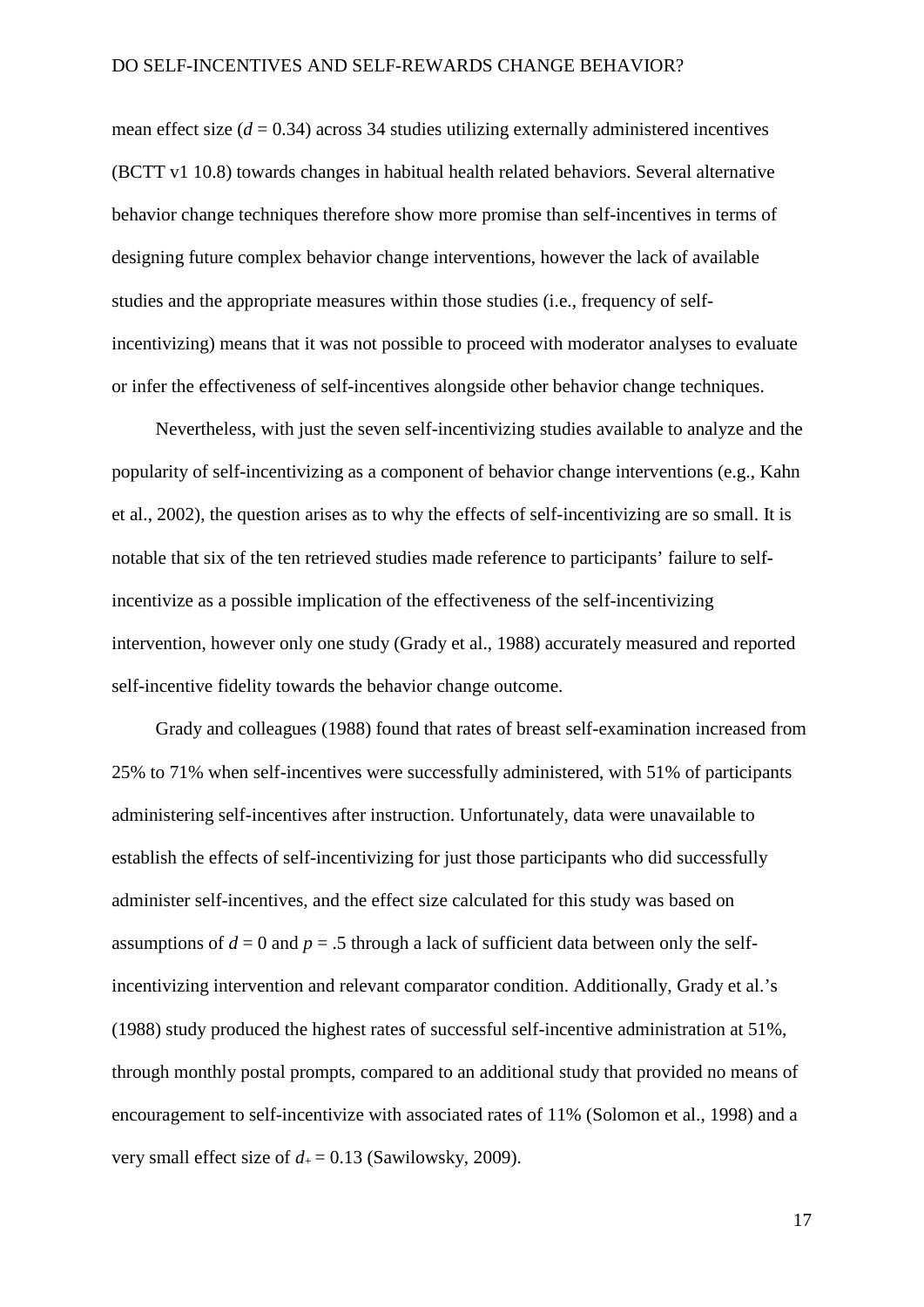However, Hailey and colleagues (1992) instructed participants to choose self-incentives that would be realistic for: (a) the participants to administer, and (b) for the target behavior (breast self-examination). Additionally, the participants were instructed to choose selfincentives in relation to the time and place of intended behavior performance, and selfincentive administration. Hailey et al.'s (1992) method produced a small effect size of  $d_+$  = 0.40 with only 39% of participants complying with the self-incentive instructions (i.e., intervention fidelity). Hailey et al.'s (1992) findings suggest that poor treatment fidelity, rather than the effectiveness of self-incentivizing *per se*, might be investigated further.

Although the present review evaluates the available evidence with respect to the effectiveness of self-incentivizing to produce changes in behavior, the potential limitations should also be acknowledged. First, despite the use of very broad search terms and an extensive search strategy the low number of self-incentivizing studies retrieved coupled with the poor reporting of procedures and data reduced considerably the power of the metaanalysis. Additionally, the lack of self-rewarding interventions found within the present systematic review (as defined by the BCTT v1, Michie et al., 2013) precluded any analyses to explore the unique effect of this behavior change technique, on behavior change. This discovery provides a clear need to conduct primary research using randomised controlled trial methodology into the unique effect of self-rewarding in future research.

Second, allocation bias was high due to the lack of information on randomization and allocation, attrition bias was also moderate due to a lack of information about withdrawals and drop-outs, and detection bias ranged from moderate to high due to the poor reporting of blinding procedures. Due to the low number of included studies, excluding these studies in sensitivity analyses was not warranted. In future, better reporting procedures should be followed with a particular emphasis on issues relating to bias in allocation, attrition and detection within behavior change interventions.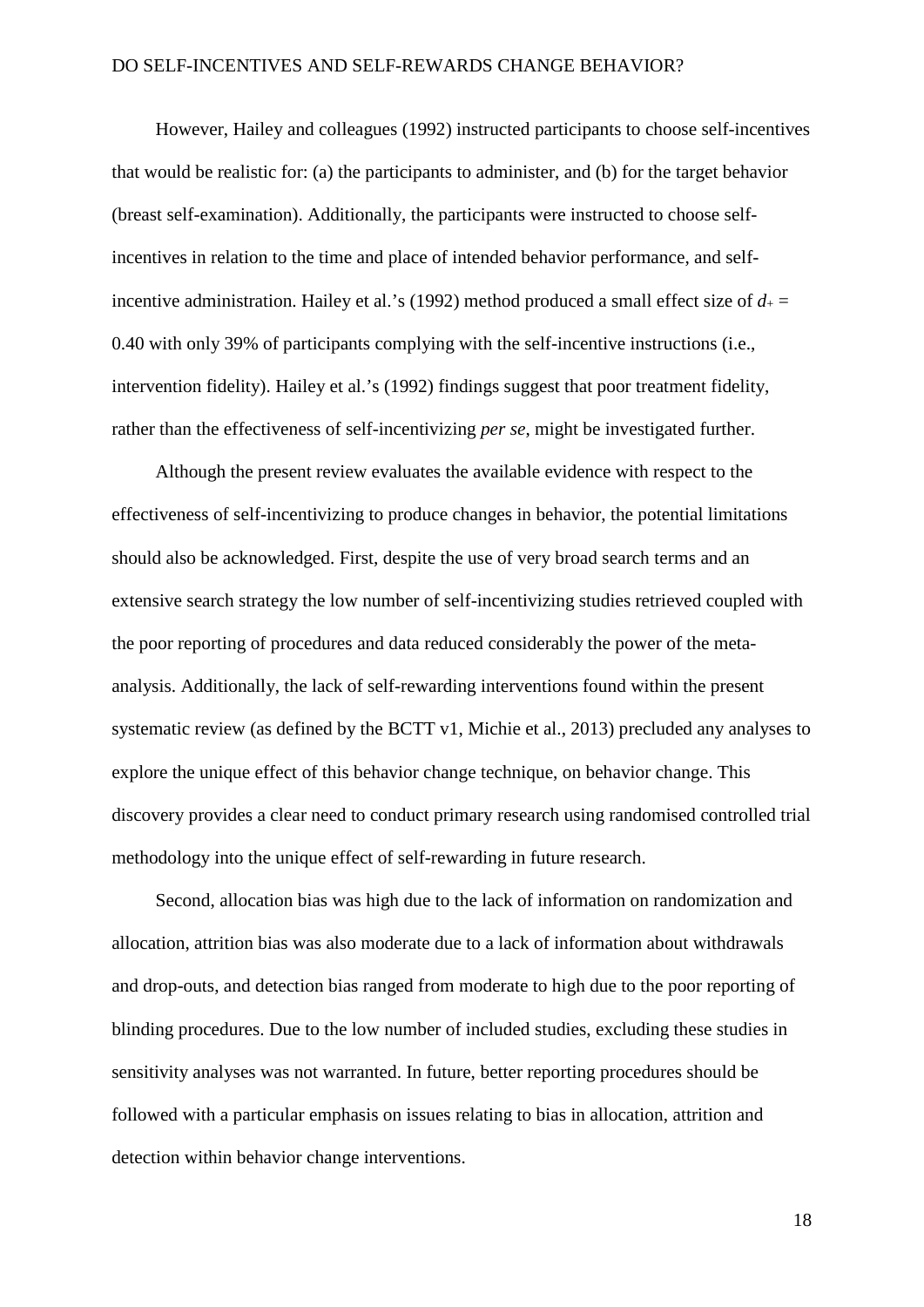Third, a further limitation is the lack of included papers from major fields of behavior modification outside of those in health psychology (e.g., clinical and consulting psychology), which unintentionally limits the generalizability of these findings. One way to remedy this is that less restrictive inclusion criteria could be followed, allowing for the inclusion of other research designs outside of solely group design randomized controlled trials within systematic reviews and meta-analyses. However, the two well-controlled single case design studies (Belles & Bradlyn, 1987; Cipani & Wolter, 1983) retrieved during the screening process were not included as it was impossible to untangle the unique effects of selfincentives on behavior change. Consequently, there appears to be a pressing need for randomized controlled trials in behavioral fields outside of health psychology including but not restricted to: clinical and consulting psychology, intellectual and developmental difficulties, organizational psychology, and social psychology (Table 2) in order to most accurately assess the effectiveness of behavior change interventions and expand the representativeness of such systematic reviews and meta-analyses.

In conclusion, the present review raises the question of why self-incentivizing is such a widely-employed component of complex behavior change interventions when there are reasons to doubt its effectiveness. The answer is that there is a dearth of primary research into the effectiveness of self-incentivizing, and indeed self-rewarding, that needs to be urgently addressed. There is considerable need for future research to establish whether: (a) the effectiveness of self-incentivizing and self-rewarding can be improved, (b) self-incentives and self-rewards need to be deployed alongside other behavior change techniques, and (c) self-incentives and self-rewards are effective for diverse populations and behaviors.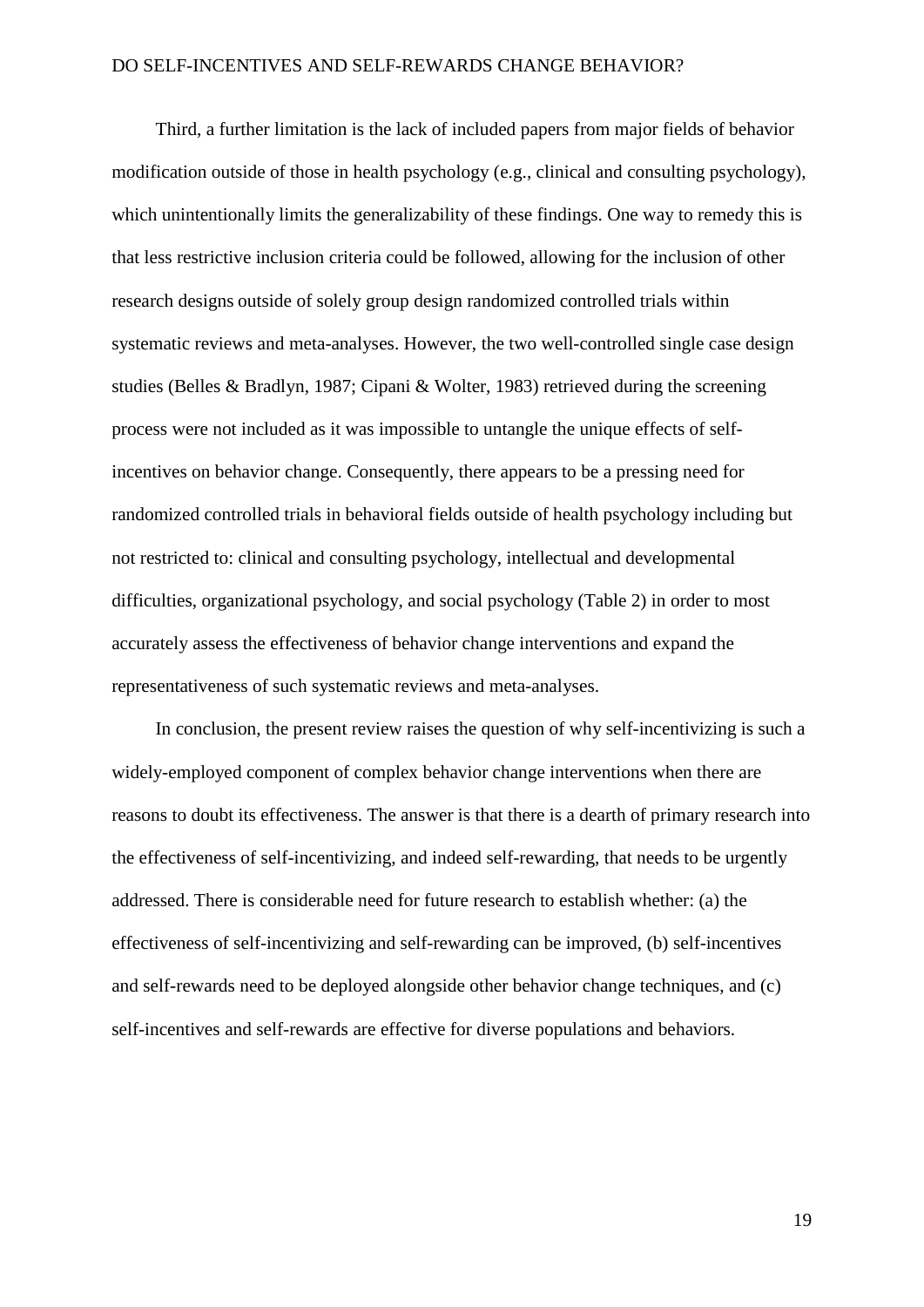#### **References**

- Adams, J., Giles, E. L., McColl, E., & Sniehotta, F. F. (2014). Carrots, sticks and health behaviors: A framework for documenting the complexity of financial incentive interventions to change health behaviors. *Health Psychology Review, 8*, 286-295. [doi:](http://dx.doi.org/10.1080/17437199.2013.848410)  [10.1080/17437199.2013.848410.](http://dx.doi.org/10.1080/17437199.2013.848410)
- \*Armitage, C. J. (2014). Evidence that self-incentives increase fruit consumption: A randomized exploratory trial among high-risk Romanian adolescents. *Prevention Science*, *15,* 186-193. doi: 10.1007/s11121-012-0346-6.
- Belles, D., & Bradlyn, A. S. (1987). The use of the changing criterion design in achieving controlled smoking in a heavy smoker: A controlled case study. *Journal of Behavior Therapy and Experimental Psychiatry*, *18*, 77-82. doi: [10.1016/0005-7916\(87\)90075-9.](http://dx.doi.org/10.1016/0005-7916(87)90075-9)
- Brener, N. D., Billy, J. O., & Grady, W. R. (2003). Assessment of factors affecting the validity of self-reported health-risk behavior among adolescents: Evidence from the scientific literature. *Journal of Adolescent Health*, *33*, 436-457. doi: [10.1016/S1054-](http://dx.doi.org/10.1016/S1054-139X(03)00052-1) [139X\(03\)00052-1.](http://dx.doi.org/10.1016/S1054-139X(03)00052-1)
- Cascio, C. N., Dal Cin, S., & Falk, E. B. (2013). Health communications: Predicting behavior change from the brain. In Hall, P. A. (Eds.), *Social Neuroscience and Public Health* (pp. 57-71). New York. Springer.
- \*Castro, L., & Rachlin, H. (1980). Self-reward, self-monitoring, and self-punishment as feedback in weight control. *Behavior Therapy*, *11,* 38-48. doi: [10.1016/S0005-](http://dx.doi.org/10.1016/S0005-7894(80)80034-7) [7894\(80\)80034-7.](http://dx.doi.org/10.1016/S0005-7894(80)80034-7)
- Centre for reviews, & dissemination (CRD). (2009). *Systematic reviews: CRD's guidance for undertaking reviews in health care*. Centre for Reviews and Dissemination. [https://www.york.ac.uk/media/crd/Systematic\\_Reviews.pdf.](https://www.york.ac.uk/media/crd/Systematic_Reviews.pdf) Accessibility verified July 01, 2016.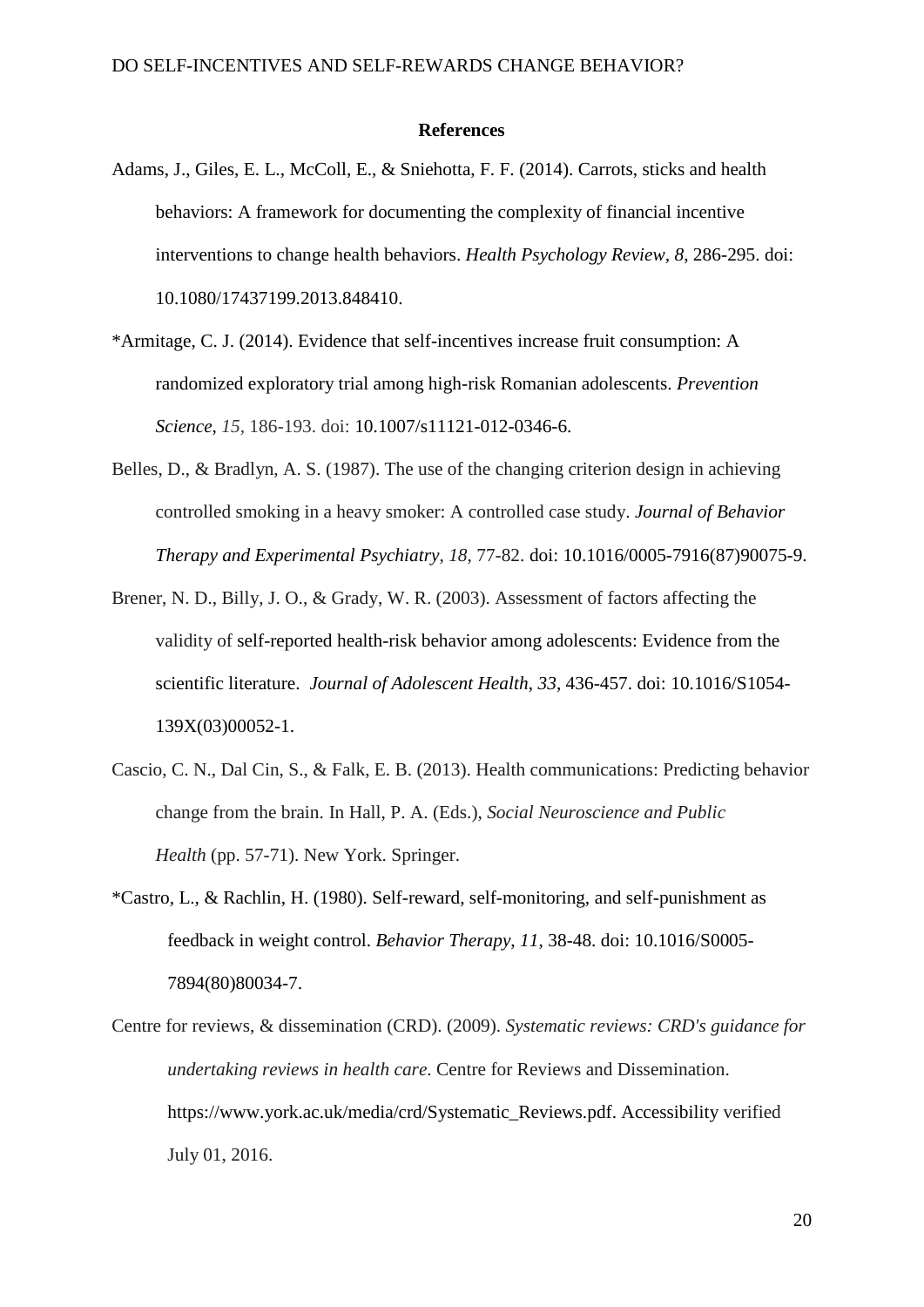- Chapman, S. L., & Jeffrey, D. B. (1978). Situational management, standard setting, and selfreward in a behavior modification weight loss program. *Journal of Consulting and Clinical Psychology, 46*, 1588-1589. doi: 10.1037/0022-006X.46.6.1588.
- Cipani, E., & Wolter, J. (1983). The effectiveness of immobilization in treating self-injurious behavior. *Behavioral Engineering, 8,* 154-158.
- Cohen, J. (1992). A power primer. *Psychological Bulletin*, *112*, 155-159. doi: [10.1037/0033-](http://psycnet.apa.org/doi/10.1037/0033-2909.112.1.155) [2909.112.1.155.](http://psycnet.apa.org/doi/10.1037/0033-2909.112.1.155)
- Deci, E., & Ryan, R. (1985). *Intrinsic motivation and self-determination in human behavior*. New York: Plenum Press.
- Degotardi, P. J., Klass, E. S., Rosenberg, B. S., Fox, D. G., Gallelli, K. A., & Gottlieb, B. S. (2006). Development and evaluation of a cognitive-behavioral intervention for juvenile fibromyalgia. *Journal of Pediatric Psychology*, *31*, 714-723. doi: 10.1093/jpepsy/jsj064.
- Field, A. (2009). *Discovering statistics using SPSS*. London: Sage.
- Friedman, H. (1968). Magnitude of experimental effect and a table for its rapid estimation. *Psychological Bulletin*, 70, 245-251. doi: 10.1037/h0026258.
- \*French, S. A., Jeffery, R. W., & Oliphant, J. A. (1994). Facility access and self-reward as methods to promote physical activity among healthy sedentary adults. *American Journal of Health Promotion*, *8*, 257-262. doi: [doi.org/10.4278/0890-1171-8.4.257.](http://dx.doi.org/10.4278/0890-1171-8.4.257)
- Giles, E. L., Robalino, S., McColl, E., Sniehotta, F. F., & Adams, J. (2014). The effectiveness of financial incentives for health behavior change: Systematic review and metaanalysis. *PLoS ONE*, *9,* 1-16. doi: 10.1371/journal.pone.0090347.
- Gneezy, U., Meier, S., & Rey-Biel, P. (2011). When and why incentives (don't) work to modify behavior. *The Journal of Economic Perspectives, 25,* 191-209. doi: 10.1257/jep. 25. 4.19.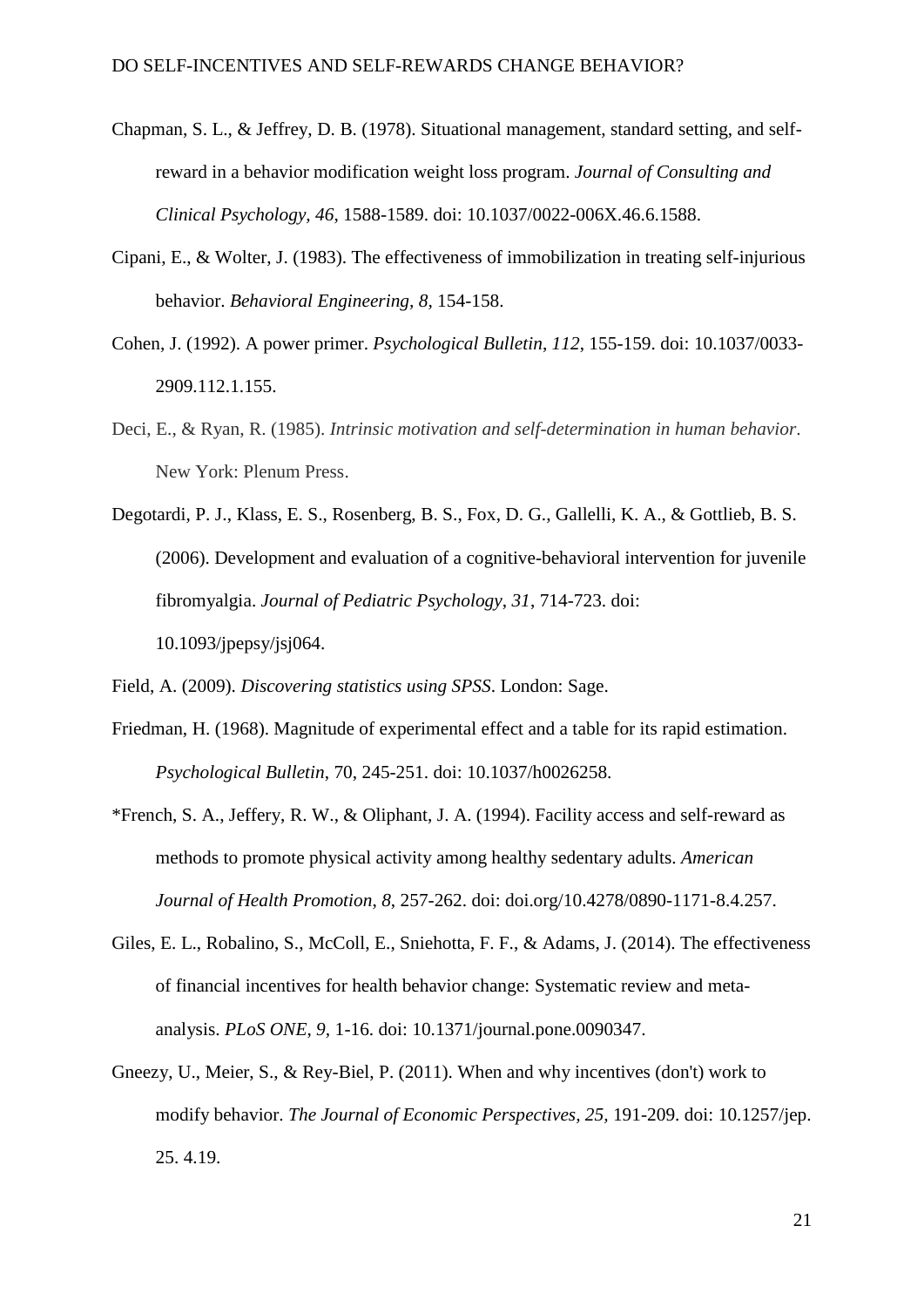- Grady, K. E., Goodenow, C., & Borkin, J. R. (1988). The effect of reward on compliance with breast self-examination. *Journal of Behavioral Medicine*, *11*, 43-57. doi: 10.1007/BF00846168.
- Greiner, J. M., & Karoly, P. (1976). Effects of self-control training on study activity and academic performance: An analysis of self-monitoring, self-reward, and systematicplanning components. *Journal of Counseling Psychology*, *23*, 495-502. doi: [10.1037/0022-0167.23.6.495.](http://psycnet.apa.org/doi/10.1037/0022-0167.23.6.495)
- \*Hailey, B. J., Lalor, K. M., Byrne, H. A., & Starling, L. M. (1992). The effects of selfreinforcement and peer-reinforcement on the practice of breast selfexamination. *Health Education Research*, *7*, 165-174. doi: 10.1093/her/7.2.165.
- Harkin, B., Webb, T. L., Chang, B. P., Prestwich, A., Conner, M., Kellar, I., ... & Sheeran, P. (2016). Does monitoring goal progress promote goal attainment? A meta-analysis of the experimental evidence. *Psychological Bulletin*, *142*, 198-229. doi: 10.1037/bul0000025.
- Hasselblad, V., & Hedges, L. V. (1995). Meta-analysis of screening and diagnostic tests. *Psychological Bulletin, 117*, 167-178. doi: 10.1037/0033-2909.117.1.167.
- Hedges, L. V., & Olkin, I. (1985). *Statistic methods for meta-analysis*. Florida: Academic Press.
- Hoddinott, P., Morgan, H., MacLennan, G., Sewel, K., Thomson, G., Bauld, L., . . . Campbell, M. K. (2014). Public acceptability of financial incentives for smoking cessation in pregnancy and breast feeding: A survey of the British public. *British Medical Journal Open*, *4*, 1-9. doi: 10.1136/bmjopen-2014- 005524.
- Higgins, J. P., Thompson, S. G., Deeks, J. J., & Altman, D. G. (2003). Measuring inconsistency in meta-analyzes. *British Medical Journal*, *327*, 557-560. doi: [10.1136/bmj.327.7414.557.](http://dx.doi.org/10.1136%2Fbmj.327.7414.557)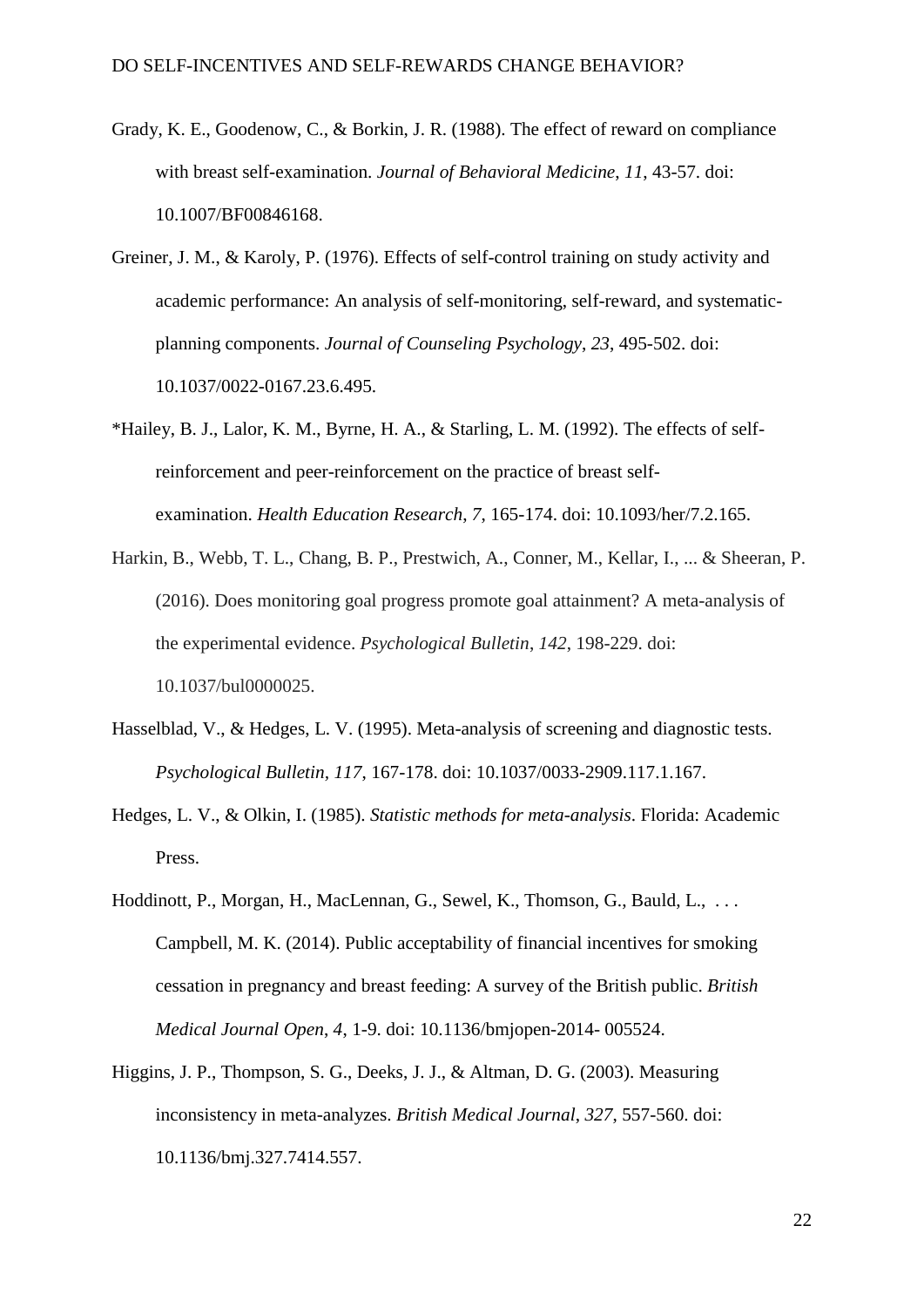- Hubert, M., & Vandervieren, E. (2008). An adjusted boxplot for skewed distributions. *Computational Statistics & Data Analysis*, *52*, 5186-5201. doi: [10.1016/j.csda.2007.11.008.](http://dx.doi.org/10.1016/j.csda.2007.11.008)
- Irish Nutrition and Dietetic Institution. (2013). *Steps towards a healthier weight: Behaviour Change*. Retrieved from [https://www.indi.ie/fact-sheets/healthy-eating,-healthy](https://www.indi.ie/fact-sheets/healthy-eating,-healthy-weight-and-dieting/434-steps-towards-a-healthier-weight-behaviour-change.html)[weight-and-dieting/434-steps-towards-a-healthier-weight-behaviour-change.html](https://www.indi.ie/fact-sheets/healthy-eating,-healthy-weight-and-dieting/434-steps-towards-a-healthier-weight-behaviour-change.html)**.**  Accessibility verified July 01, 2016.
- \*Jackson, H. J., & Molloy, G. N. (1985). Some effects of feedback alone and four types of self-consequation on selected measures of problem solving. *Perceptual and Motor Skills*, *61*, 1005-1006. doi: 10.2466/pms.1985.61.3.1005.
- Kahn, E. B., Ramsey, L. T., Brownson, R. C., Heath, G. W., Howze, E. H., Powell, K. E., ... & Corso, P. (2002). The effectiveness of interventions to increase physical activity: A systematic review. *American Journal of Preventive Medicine*, *22*, 73-107. [doi:](http://dx.doi.org/10.1016/S0749-3797(02)00434-8) [10.1016/S0749-3797\(02\)00434-8.](http://dx.doi.org/10.1016/S0749-3797(02)00434-8)
- Kluger, A. N., & DeNisi, A. (1996). The effects of feedback interventions on performance: A historical review, a meta-analysis, and a preliminary feedback intervention theory. *Psychological Bulletin, 119,* 254-284. doi: 10.1037/0033-2909.119.2.254.
- Mantzari, E., Vogt, F., Shemilt, I., Wei, Y., Higgins, J. P., & Marteau, T. M. (2015). Personal financial incentives for changing habitual health-related behaviors: A systematic review and meta-analysis. *Preventive Medicine*, *75*, 75-85. doi: [10.1016/j.ypmed.2015.03.001.](http://dx.doi.org/10.1016/j.ypmed.2015.03.001)
- Mento, A. J., Steel, R. P., & Karren, R. J. (1987). A meta-analytic study of the effects of goal setting on task performance: 1966–1984. *Organizational Behavior and Human Decision Processes*, *39*, 52-83. doi: 10.1016/0749-5978(87)90045-8.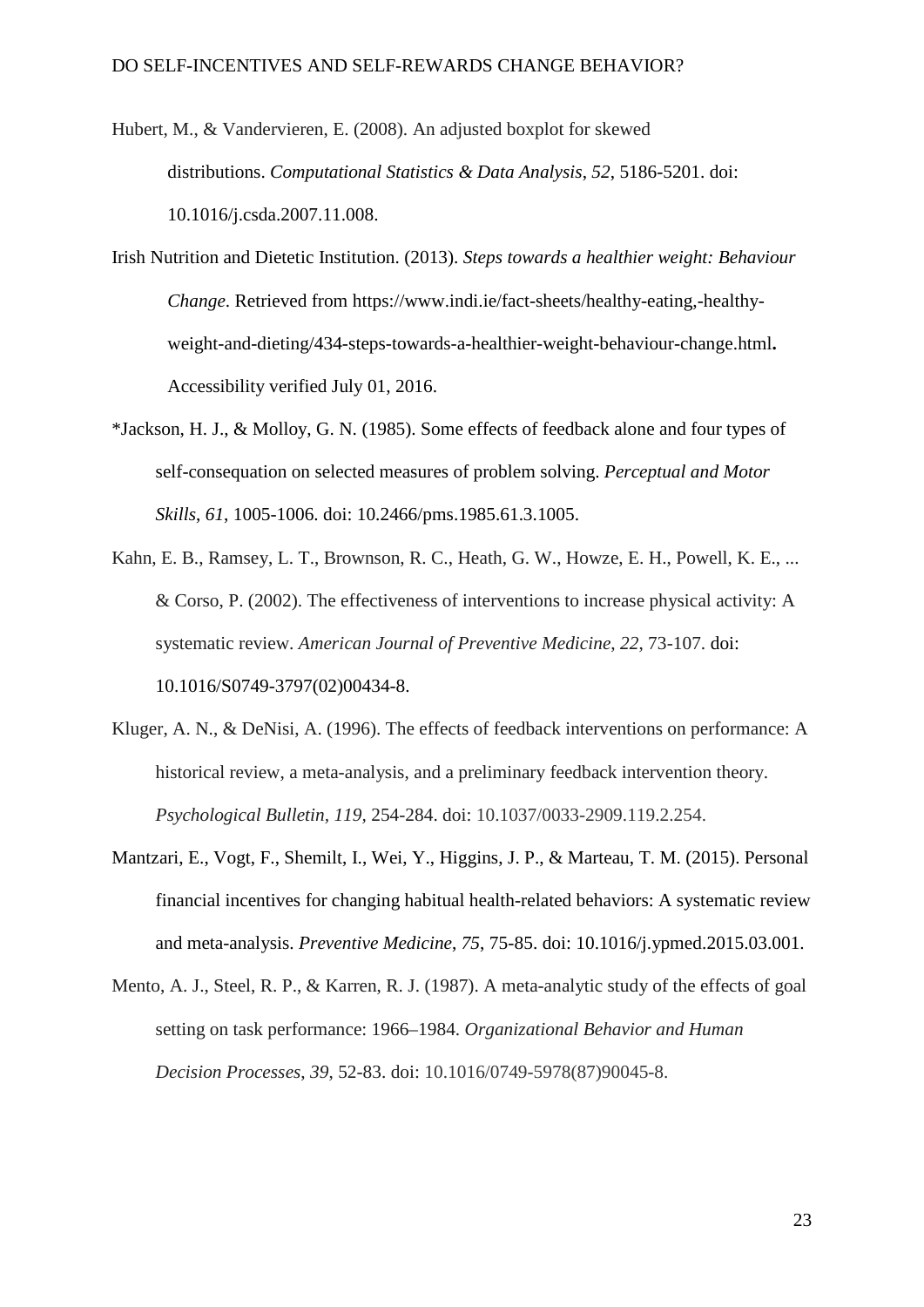- Michie, S., & Abraham, C. (2004). Interventions to change health behaviors: Evidence-based or evidence-inspired? *Psychology & Health, 19,* 29-49. doi: 10.1080/0887044031000141199.
- Michie, S., Richardson, M., Johnston, M., Abraham, C., Francis J., Hardeman, . . . Wood, C. (2013). The behavior change technique taxonomy (v1) of 93 hierarchically clustered techniques: Building an international consensus for the reporting of behavior change interventions. *Annals of Behavioral Medicine, 46*, 81-95. doi: 10.1007/s12160-013- 9486-6.
- Michie, S., Rumsey, N., Fussell, A., Hardeman, W., Johnston, M. , Newman, S. and Yardley, L. (2008). *Improving health: changing behaviour. NHS health trainer handbook.*  Retrieved from [http://eprints.uwe.ac.uk/12057/1/dh\\_085778.pdf.](http://eprints.uwe.ac.uk/12057/1/dh_085778.pdf) Accessibility verified July 01, 2016.
- National Institutes of Health. (2013). *Changing Your Habits: Steps to Better Health.*  Retrieved from [http://www.niddk.nih.gov/health-information/health](http://www.niddk.nih.gov/health-information/health-topics/diet/changing-habits/Documents/Changing_Your_Habits.pdf)[topics/diet/changing-habits/Documents/Changing\\_Your\\_Habits.pdf.](http://www.niddk.nih.gov/health-information/health-topics/diet/changing-habits/Documents/Changing_Your_Habits.pdf) Accessibility verified July 01, 2016.
- Peat, J. (2001). *Health science research: A handbook of quantitative methods*. Sydney: Sage.
- Rosenthal, R. (1991). *Meta-analytic procedures for social research.* California: Sage.
- Sciamanna, C. N., Kiernan, M., Rolls, B. J., Boan, J., Stuckey, H., Kephart, D., ... & Hwang, K. O. (2011). Practices associated with weight loss versus weight-loss maintenance: Results of a national survey. *American Journal of Preventive Medicine 41*, 159-166. doi: 10.1016/j.amepre.2011.04.009.
- Sawilowsky, S. S. (2009). New effect size rules of thumb. *Journal of Modern Applied Statistical Methods*, 8, 597 – 599.

Skinner, B. F. (1953). *Science and Human Behavior*. New York: Macmillan.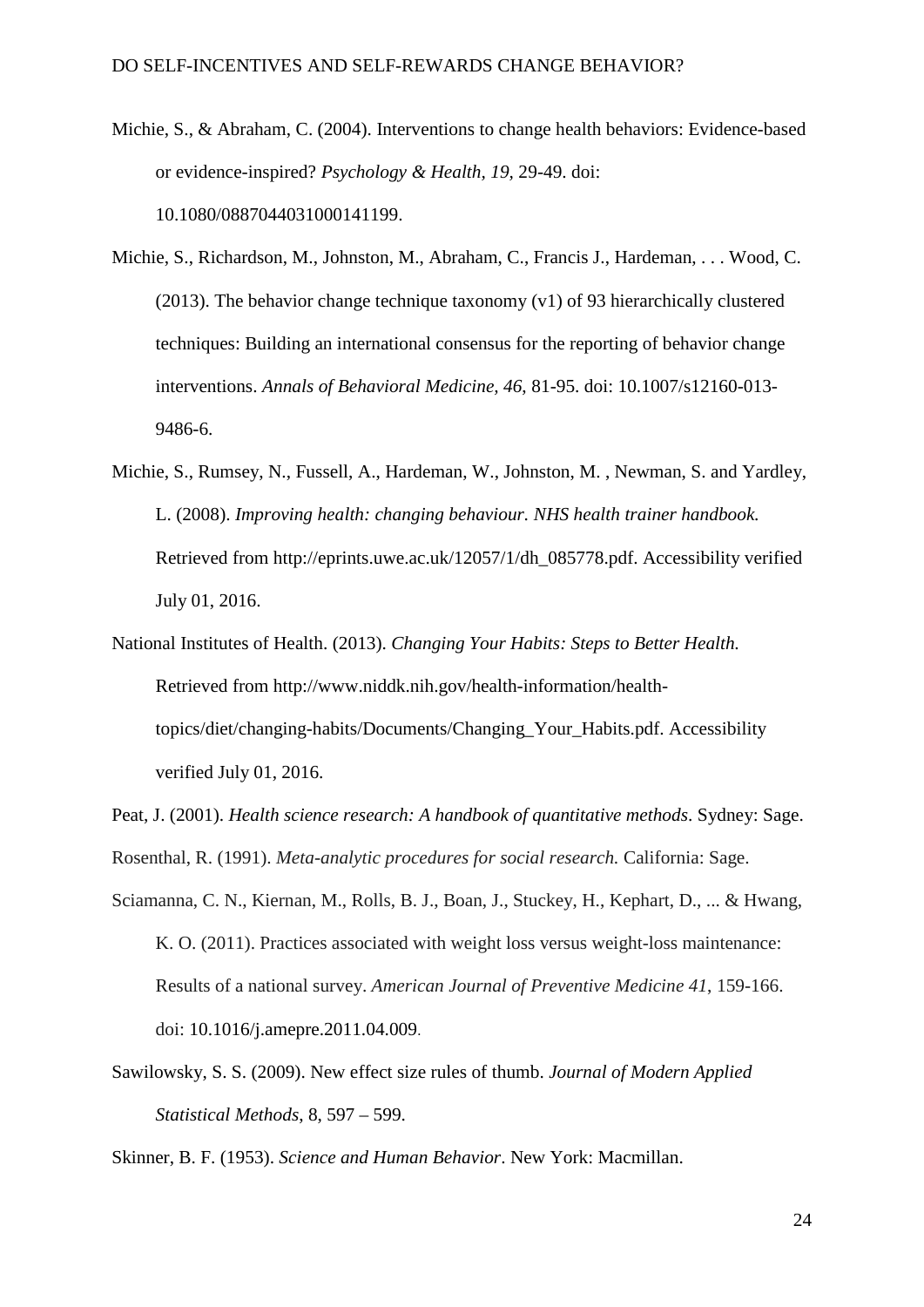\*Solomon, L. J., Flynn, B. S., Worden, J. K., Mickey, R. M., Skelly, J. M., Geller, B. M., . . . Webster, J. A. (1998). Assessment of self-reward strategies for maintenance of breast self-examination. *Journal of Behavioral Medicine*, *21*, 83-102. doi: 10.1023/A:1018767505776.

Stata. (2011). *Stata 12.1*. Texas: Stata Press.

Velicer, W. F., Prochaska, J. O., Rossi, J. S., & Snow, M. G. (1992). Assessing outcome in smoking cessation studies. *Psychological Bulletin*, *111*, 23-41. doi: 10.1037/0033- 2909.111.1.23.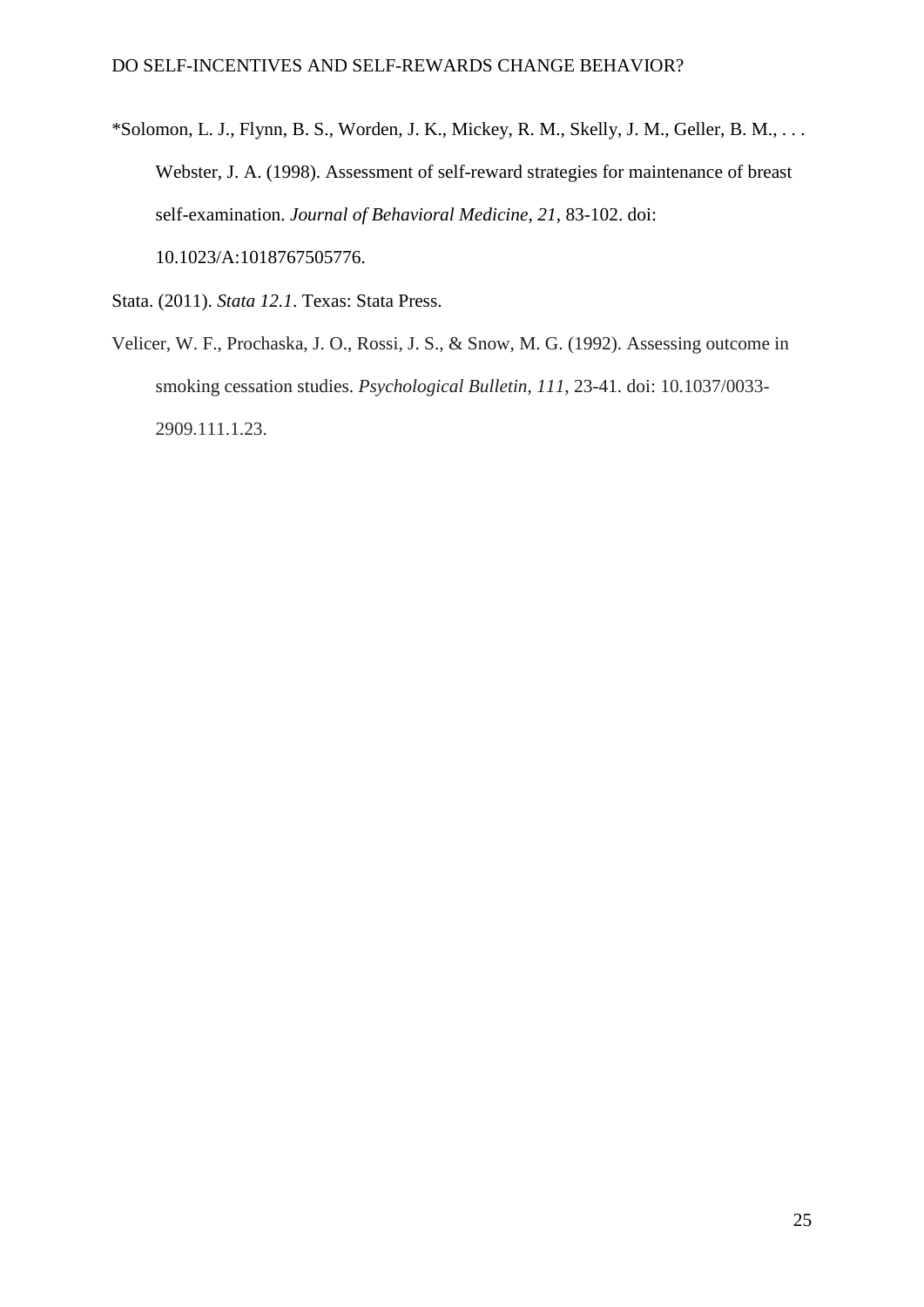#### **Footnotes**

<sup>1</sup> Unexpectedly, very few studies met our inclusion criteria, despite the fact that we included both "self-incentive" and "self-reward" as search terms. Although self-incentives have been frequently deployed within complex behavior change interventions, many of these studies have not followed a randomized controlled trial methodology (see Figure 1). We considered relaxing our inclusion criteria and re-ran the search to include any studies that utilized selfincentives or self-rewards alongside other behavior change techniques (i.e., self-incentives or self-rewards were not used in isolation). However, this search yielded just four further studies, none of which included the appropriate measures, such as the frequency of selfincentivizing that would allow us to proceed with moderator analysis in order to evaluate the effectiveness of self-incentives on changes in behavior. We therefore decided to retain the original inclusion criteria.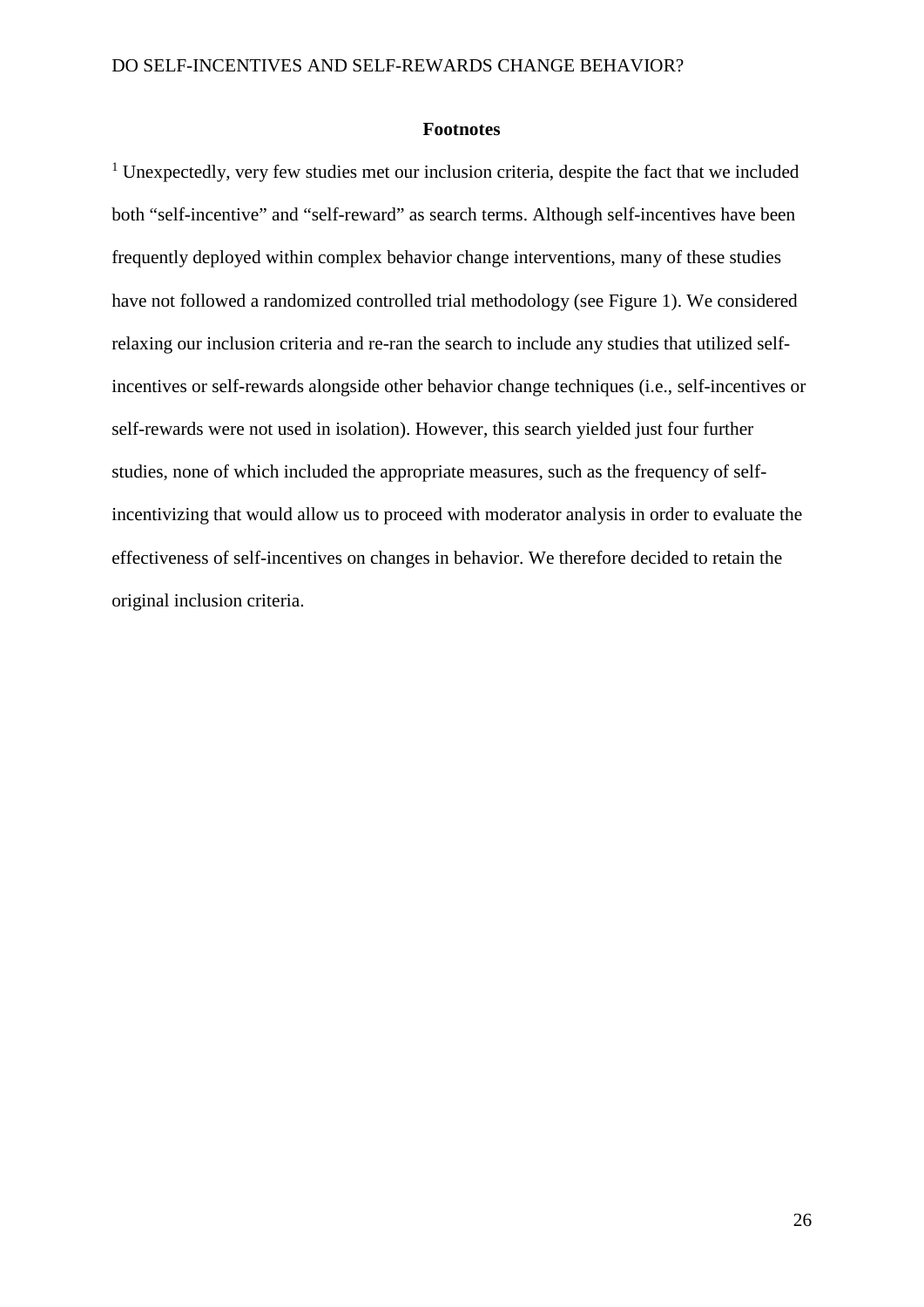# Table 1.

| Study                    | $N$ (Intervention) | $N$ (Control) | $d$ (at post-<br><i>intervention</i> ) | $d$ (after intervention)                                      |
|--------------------------|--------------------|---------------|----------------------------------------|---------------------------------------------------------------|
| Armitage (2014)          | 77                 | 79            | 0.21                                   | Not reported                                                  |
| Castro et al. (1980)     | 10                 | 10            | 0.76                                   | Delayed follow-up<br>(no longer an<br>accurate<br>comparator) |
| French et al. (1994) (1) | 14                 | 14            | $-0.09$                                | 0.03                                                          |
| French et al. (1994) (2) | 14                 | 14            | 0.14                                   | $-1.19$                                                       |
| Hailey et al. (1992)     | 62                 | 54            | 0.40                                   | Not reported                                                  |
| Jackson et al. (1985)    | 14                 | 14            | 0.21                                   | Not reported                                                  |
| Solomon et al. (1998)    | 373                | 412           | 0.13                                   | Qualitative data only                                         |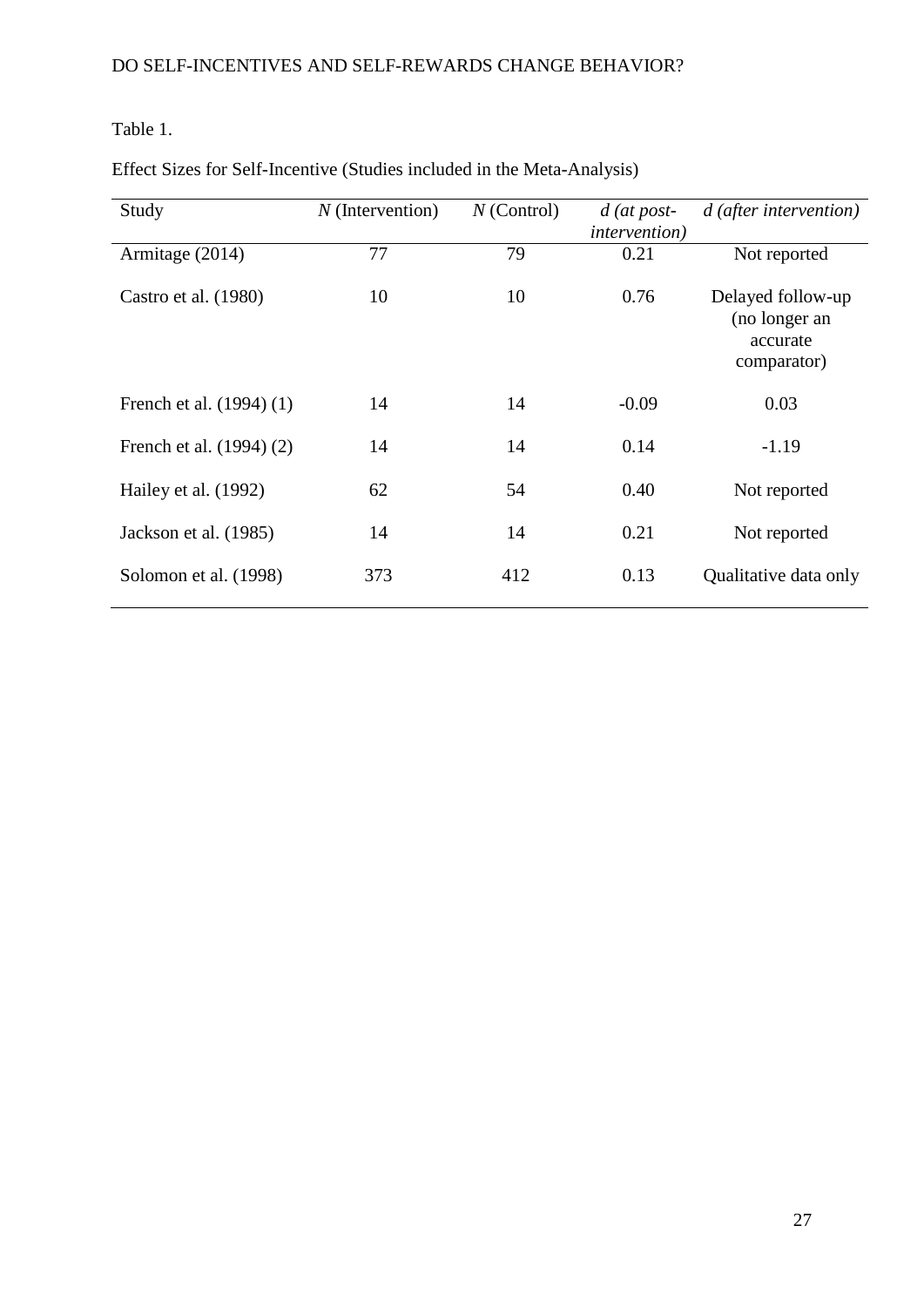Table 2.

Number of Full Text Papers both Excluded and Included within the Respective Psychological Field

| Respective Psychological Field                     | Excluded Papers (N) | Included Papers $(N)$ |
|----------------------------------------------------|---------------------|-----------------------|
| <b>Behavior Analysis</b>                           | 10                  | $\theta$              |
| Clinical and Consulting Psychology                 | 18                  | $\boldsymbol{0}$      |
| <b>Consumer Psychology</b>                         | 4                   | $\theta$              |
| Developmental and Educational Psychology           | 64                  | 1                     |
| <b>Experimental Psychology</b>                     | 31                  | 1                     |
| <b>Health Psychology</b>                           | 44                  | 7                     |
| <b>Intellectual and Developmental Disabilities</b> | 12                  | $\theta$              |
| Organizational Psychology                          | 41                  | $\Omega$              |
| Personality and Social Psychology                  | 32                  | $\theta$              |
|                                                    |                     |                       |